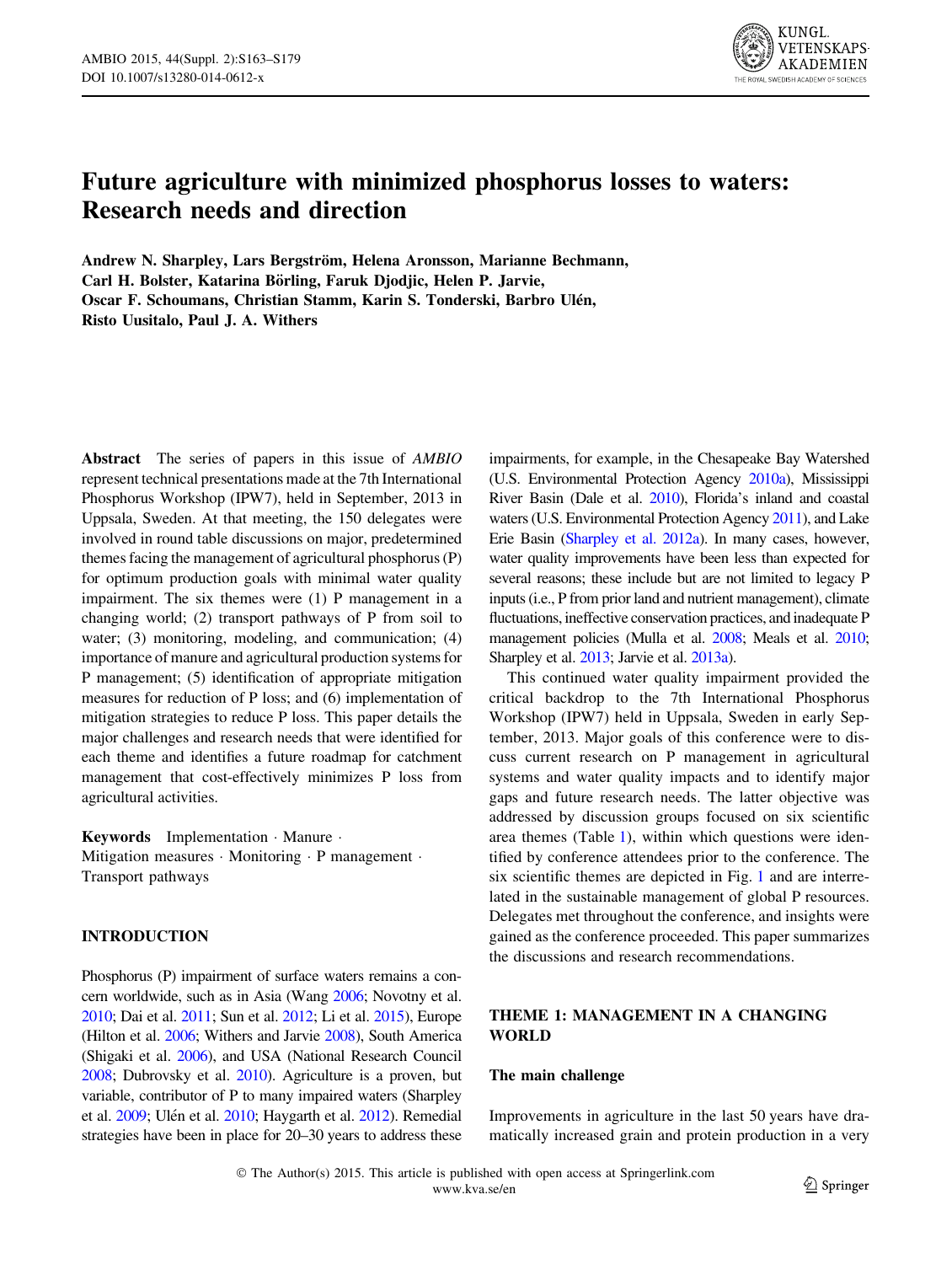| Theme                                                                                        | Challenges                                                                                                                                                                                                                                                                                                                                                                                                                                                                                                                                                                     | Major research needs                                                                                                                                                                                                                                                                                                                                                                                                                                                                                                    |  |  |  |  |
|----------------------------------------------------------------------------------------------|--------------------------------------------------------------------------------------------------------------------------------------------------------------------------------------------------------------------------------------------------------------------------------------------------------------------------------------------------------------------------------------------------------------------------------------------------------------------------------------------------------------------------------------------------------------------------------|-------------------------------------------------------------------------------------------------------------------------------------------------------------------------------------------------------------------------------------------------------------------------------------------------------------------------------------------------------------------------------------------------------------------------------------------------------------------------------------------------------------------------|--|--|--|--|
| 1. P management in<br>a changing world                                                       | Increasing P-use efficiency of diverse cropping systems,<br>along with great water-use efficiency<br>Fertilizers including mineral and organic sources<br>Cost-effective recovery of P from manures and organic by-<br>products and sludges<br>Reconnecting spatially separated arable and livestock                                                                                                                                                                                                                                                                           | Crop breeding for increased P-use efficiency<br>Development of 4R strategy to site-specific practices<br>Unifying disparate policies to address P management and<br>sustainability among countries<br>Options for restructuring agriculture to the close P cycle                                                                                                                                                                                                                                                        |  |  |  |  |
| 2. Transport<br>pathways of P<br>from soil to water                                          | production systems<br>Magnitude and timescales over which P is retained and<br>remobilized along transport pathways, and how this<br>contributes to the accelerated storage of 'legacy' P within<br>the landscape<br>Quantifying subsurface water and P pathways and fluxes<br>Evaluating processes and rates of P retention and recycling<br>along transport pathways and up-scaling to the watershed                                                                                                                                                                         | Interfacing with digital terrain models, current GIS land<br>use, soil surveys, and farmer knowledge of land response<br>to identify drainage patterns<br>Use of 'background' chemically inert tracers, already<br>present in the environment, to evaluate hydrological<br>pathways across watersheds<br>Changing land use effects on P loss in surface and<br>subsurface transport pathways                                                                                                                            |  |  |  |  |
| 3. Monitoring,<br>modeling, and<br>communication                                             | Understanding long-term historical trajectories of legacy P<br>accumulation and drawdown along transport pathways<br>P transport in subsurface drainage still poorly understood<br>Model credibility can only be achieved with careful<br>independent calibration, verification, and validation<br>Models are increasingly used in policy decision-making,<br>quickly providing maps and numbers at user low cost<br>Monitoring is essential but costly<br>Communicating model uncertainty and limitations to policy<br>makers and public is the responsibility of the modeler | Long-term monitoring of P loss pathways and fluxes along<br>land-water continuum<br>Monitoring programs must have clearly defined goals<br>Long-term monitoring at various scales is essential<br>All nutrient inputs and sources in catchments need to be<br>represented<br>Accurate models estimating P movement in artificial and<br>preferential flow pathways<br>Selection of the right model for the right scale and purpose<br>Communication of model benefits and limitations is as<br>important as predictions |  |  |  |  |
| 4. The importance of<br>manure and<br>agricultural<br>production systems<br>for P management | Spatially disconnected intensive arable and livestock<br>production systems exacerbate broken P cycle<br>Vale of manure and other P-rich by-products inadequately<br>recognized<br>Development of cost-effective manure treatment and cost-<br>beneficial by-products is currently limited<br>Reduce urban waste generation, increase waste and by-<br>product quality, and ensure recycling in agriculture                                                                                                                                                                    | Plant genotype development and rhizosphere mgt. to<br>stimulate P mobilization in low P soils<br>Development of chemical and biological treatment that<br>enhances fertilizer P value of generated by-products<br>Assess possibilities of diversifying agricultural systems that<br>sustain a closed P balance<br>Overcoming the acceptability and biosecurity concerns of<br>the public with using by-products as fertilizers                                                                                          |  |  |  |  |
| 5. Identification of<br>appropriate<br>measures to<br>decrease P losses                      | Edge-of-field P loss reductions brought about by<br>conservation practices are highly site-specific<br>High cost of conducting site-specific edge-of-field studies<br>Disconnects between agricultural and limnological<br>researchers limit cause and effect response development<br>Still difficult to assign P levels in aquatic systems to current<br>land use inputs or legacy inputs stored in soil and<br>sediments                                                                                                                                                     | Innovative sampling and analytical technologies to make<br>field assessment cheaper yet reliable at high sampling<br>frequencies<br>Development of amendments to sequester P in soil, manure,<br>and by-products but retain plant availability<br>Development of new cropping systems and rotations with<br>great P-use efficiency, including catch crops                                                                                                                                                               |  |  |  |  |
| measures to<br>decrease P loss                                                               | 6. Implementation of Conservation measures can retain P on the land that will<br>eventually become slow P release legacy sources<br>Uncertainties of when and how much improvement in water<br>quality will occur with restrictive land use of P<br>Balancing the demand for cheap food with the desire for<br>clean water<br>Embracing the paradigm of adaptive system mgt. with<br>stakeholder involvement, and flexible monitoring and<br>policies<br>Acceptance of green labels or sustainability metrics for<br>environmentally sound-source food has been limited        | Development of road map for equitable balance of restoring<br>impaired waters with food security of increasing<br>population that is more affluent<br>Estimating the legacy of past land use and recovery<br>pathways that are long and tortuous<br>Given reversion to "pristine" conditions may not be<br>possible, what aquatic environments are achievable and<br>affordable?<br>Targeting the right remedial measures at the right level to<br>be cost-effective, with or without cost-sharing                      |  |  |  |  |

<span id="page-1-0"></span>

|                        |  |  |  |  | Table 1 Synopsis of challenges and research needs identified by delegates at the 7th International Phosphorus Workshop, held in Uppsala. |  |  |
|------------------------|--|--|--|--|------------------------------------------------------------------------------------------------------------------------------------------|--|--|
| Sweden, September 2013 |  |  |  |  |                                                                                                                                          |  |  |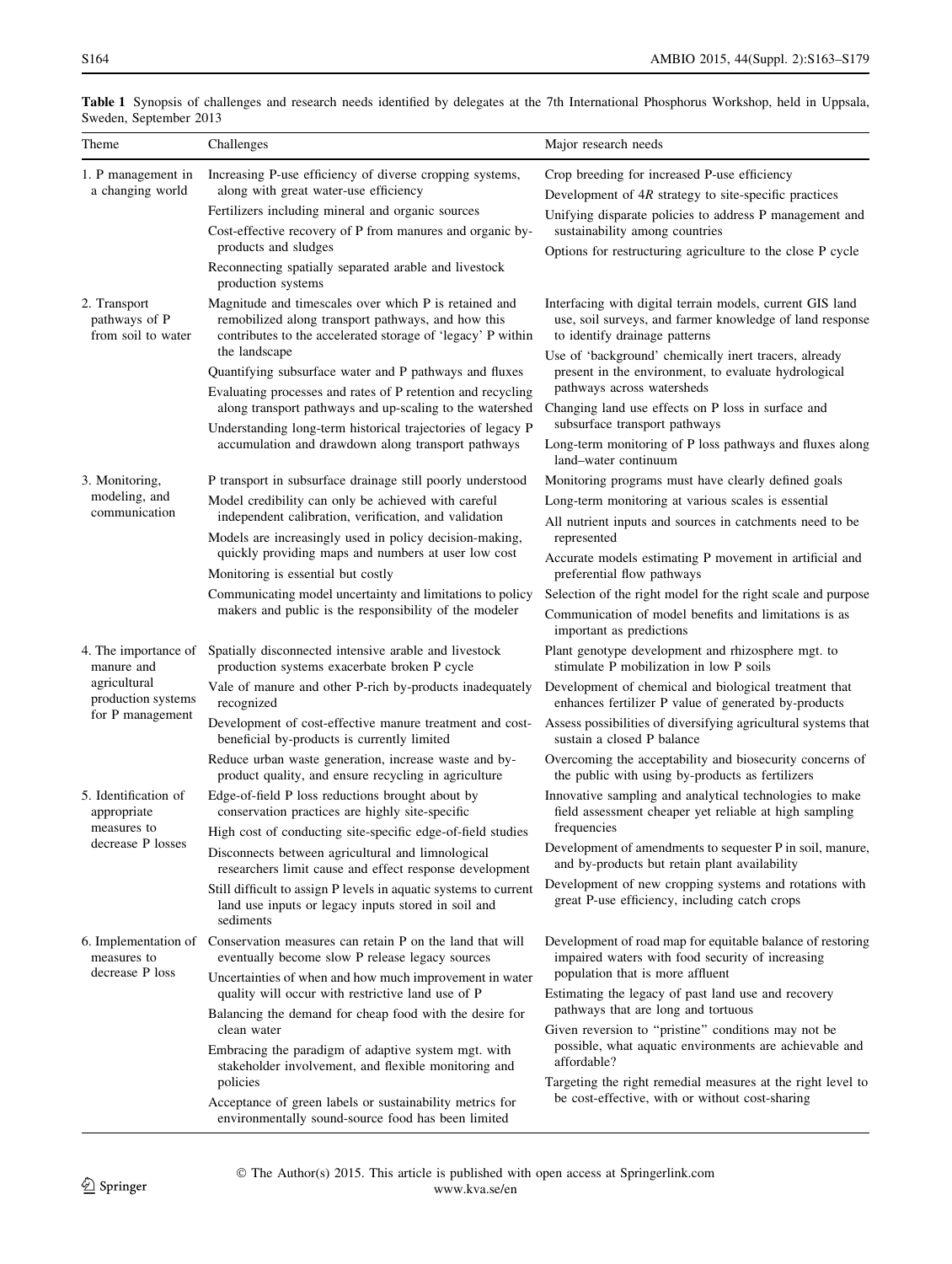<span id="page-2-0"></span>cost-effective manner (Fig. 1). For example, a tripling of global agricultural output in the last 50 years enabled food to become more abundant and cheaper, with agricultural prices falling about 1 % a year between 1900 and 2010, despite an increase in the world's population from 1.7 to nearly 7.0 billion (Fuglie et al. [2012](#page-12-0); Ball et al. [2014](#page-12-0)). Specialization and fragmentation of arable and animal production systems, however, have brought new pressures to bear on agricultural management within catchments. Historically, catchments generally had a sustainable nutrient balance. More recently, however, large amounts of nutrients removed, either as inputs (fertilizer and feed products) or outputs (meat and produce) on a national, regional, or global scale, which brings new pressures, challenges, and therefore, calls for new solutions (Cordell et al. [2009](#page-12-0)). Global complexities and interdependencies in P



Fig. 1 Conceptual model of the IPW7 synthesis of major research needs on agricultural P use and water quality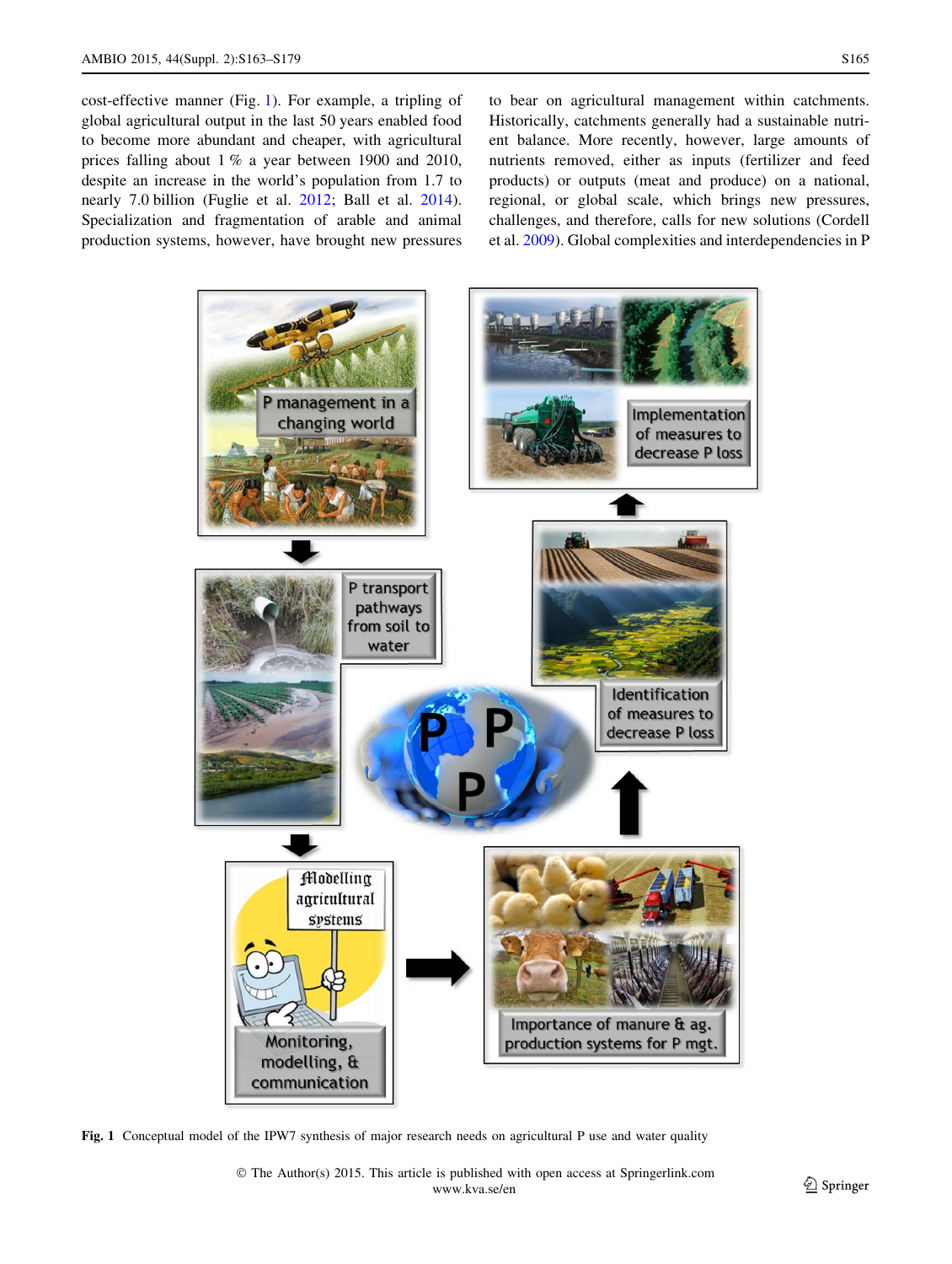balancing are exemplified by the fact that increased grain and animal production in Brazil is making inroads into traditional U.S. markets and U.S. producers supply a large percent of the meat consumed in Japan, as water quality constraints in Japan limit cost-effective production there.

Several reviews and status perspectives of global cycling of P have acknowledged that the biogeochemical P cycle is broken at global, national, regional, and farm scales (Elser and Bennett [2011;](#page-12-0) Sharpley and Jarvie [2012;](#page-14-0) Jarvie et al. [2013b;](#page-13-0) Ulrich et al. [2013](#page-15-0); Haygarth et al. [2014\)](#page-13-0). The broken cycle of P from mining, fertilizer production, and land application of P in livestock manure, human waste, and food waste is the underlying problem limiting sustainable P use. Contributing to a solution is the need to realign the inputs of P, reuse P from manures and residuals (Bonvin et al. [2015](#page-12-0); Stutter [2015\)](#page-14-0), recover P from waste, redefine systems, and reduce P losses (the 5R's of P; see also Schoumans et al. [2015;](#page-14-0) Withers et al.  $2015$ ). This is an update of "4R" nutrient management stewardship (right form, right time, right place, right amount; International Fertilizer Association [2009](#page-13-0); International Plant Nutrition Institute [2014](#page-13-0)), specifically to address the broken P cycle, which is the root cause of Prelated use impairments of water from accelerated eutrophication. Thus, increasing the efficiency of P use within agricultural systems that include intensively concentrated and spatially separated livestock and arable operations is critical for closing the broken P cycle (Fig. [1](#page-2-0)).

#### Increased P-use efficiency

At a cropping system level, management strategies available to improve overall P-use efficiency of cropping systems include the use of diverse crop rotations, the presence of cover or catch crops, and crop breeding for higher internal Puse efficiency, which will enhance crop P acquisition strategies. However, plant and microbial strategies need to be further improved, particularly the uptake of residual soil P (from applied fertilizers and manures) and subsoil P uptake (Richardson et al. [2011\)](#page-14-0). At a fertilizer P-use level, the development and use of slow release fertilizers (including testing of products from pyrolysis of P-rich materials), mixing mineral and organic P fertilizers, fertigation, and the advancement of biofertilizers (i.e., inoculation of seed with effective P-solubilizing microorganisms), are important research questions. Applying P in the right form, right time, right place, and right amount is also vital, and one important question is how to enhance the availability of solubilized residual soil P without increasing P loss by leaching or runoff.

At a livestock system level, delegates identified the need to reduce feed P imports, encourage lower P animal diets that will not impact production goals, and encourage the addition of phytase to feed to make dietary phytate available to livestock. The high cost of recovering P from manure, in terms of the expense of equipment, infrastructure, and recurring chemicals remains a severe limitation to P recovery for most individual farm operations. Thus, there is an immediate need for the development of cost-efficient methods for P recovery from manure and organic by-products and sludges (e.g., separation-drying-pelleting, chemical extraction) but most are still too expensive relative to the value of the fertilizer product. Some technologies need up-scaling to improve cost-efficiency; each technology must avoid introducing other contaminants in treated by-products; others have legislative and attitudinal barriers to overcome.

Increased P-use efficiency comes at a cost, however. A label for sustainable production system, green labels, and environmental stewardship metrics could support higher food prices. However, the devil is in the details of program operation, to ensure that the metrics are defined, quantified, certified, and routinely verified.

#### Climate change

The increasing concerns of limited crop production, brought about by climate change, have direct and immediate consequences for food security. However, this is not explicitly a P issue, but more a water availability and use efficiency issue, which also has important implications for plant P uptake and P-use efficiency. More reliable predictors of the relationships among water use, plant growth, and P uptake are needed to assess the potential impacts of changes in rainfall distribution on P-use efficiency. However, there is a need to increase water-use efficiency and management strategies in Southern Europe through a combination of water storage, new irrigation techniques, and controlled drainage systems, and to optimize P management accordingly. Additionally, desalinization becomes even more important, together with changes in crop types and plant species and varieties, to enhance water and P-use efficiency where possible.

Changes in rainfall will likely affect runoff patterns, river flows, and the mobilization and transport of P. Increased soil and water temperatures will affect chemical reaction kinetics and microbial activities, which control the cycling and release of P along the land–water continuum (Whitehead et al. [2009](#page-15-0)). Also, shifts to more frequent extreme rainfall events may potentially impact P transfers and loss. In the Lake Erie Basin, 33 % more rain in intense events in the spring since 2009 than in the preceding 10 years (10 % of rain fell March, April, May) have led to the increased P runoff and contributed to the increased extent and intensity of algal blooms in the lake (Joosse and Baker [2011;](#page-13-0) Sharpley et al. [2012b](#page-14-0); Smith et al. [2014](#page-14-0)). Options to promote resilience to climate change include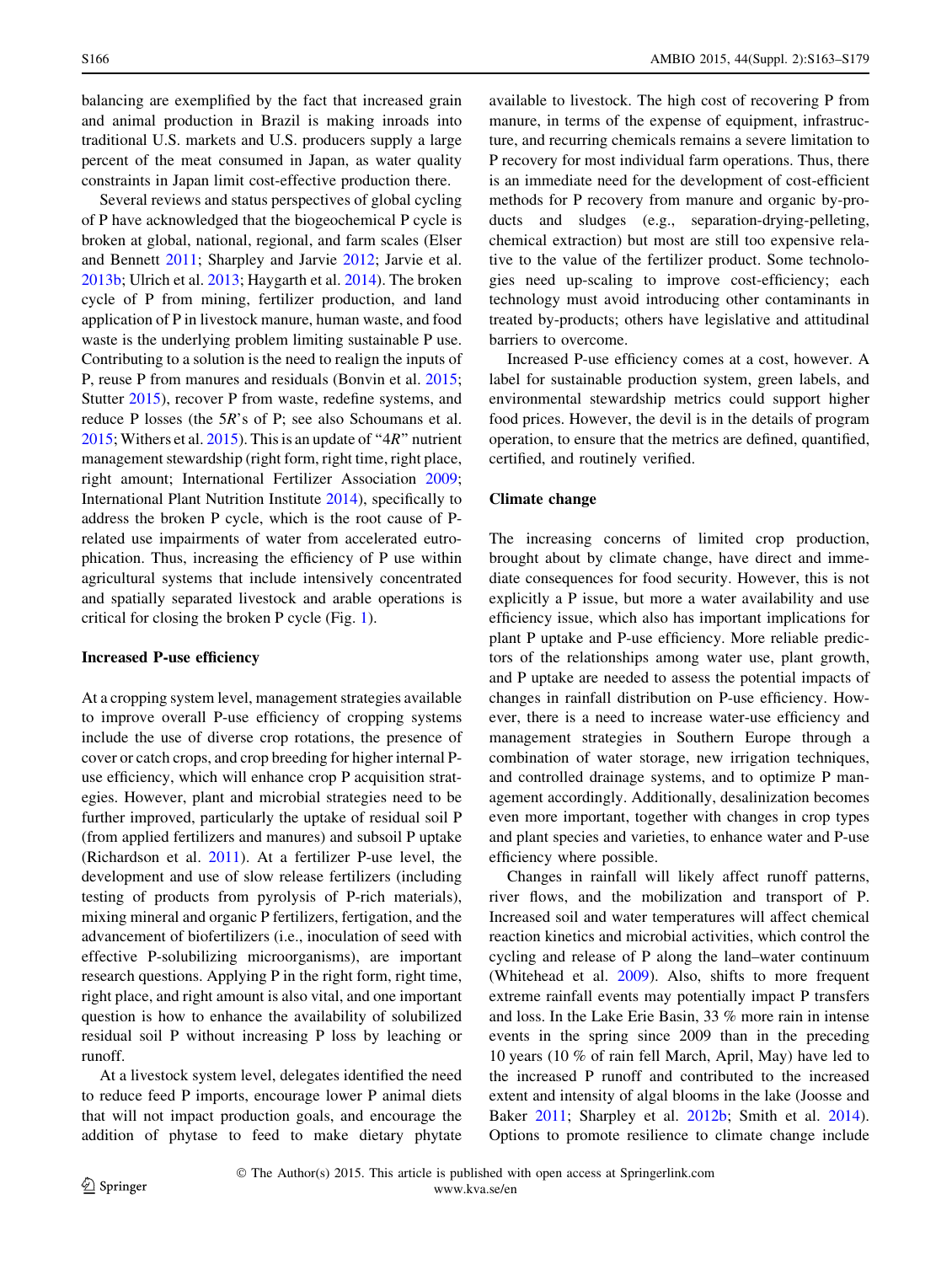improved water management strategies that limit losses of P and recycle water on arable land at the same time, methods to increase soil infiltration capacity, and methods to strengthen soil aggregates against dissolution (e.g., structured liming, application of organic matter, and adopting land practices that enhance organic matter buildup).

#### Policy interventions

Conference delegates identified the main challenges to P management as P imbalances at global and local scales, with P surplus in intensive livestock production regions, and the general disconnect of livestock production from areas of arable production where feed concentrates are produced. It was further concluded that low P-use efficiency by crops can contribute to the accumulation of residual P in soils. It was clear that demands for relatively inexpensive food and global markets are the main drivers of P transfers, disconnects, and losses which have broken the P cycle. Although it is clear that cheap food is needed in some parts of the world, the question was raised whether cheap food is what we really need in all cases. It was also pointed out that cheap food would not be cheap, if societal and environmental costs of unsustainable productions systems were accounted for and passed on to the consumer. Whilst policy interventions exist, they vary greatly from country to country, such that there is no clear, coherent roadmap for future changes in production systems and P cycles.

There is also an increasing call for a more serious debate about the structure of agriculture; should we centralize animal breeding and production even more to make P recovery from manure viable, or should we strive for decentralization of animal production to facilitate manure P application at rates that are aligned with crop needs? In a similar vein of system restructuring, the reduction in meat consumption, e.g., by introducing tax on meat has long been discussed as a means of decreasing the demand for concentrating livestock production and associated P surpluses with respect to local crop needs. In Sweden, for instance, reducing meat consumption has been debated in relation to both climate change and P runoff. In the Swedish general elections of September 2014, the debate transitioned to the possible adoption of a meat tax as a policy intervention to reduce meat consumption. In contrast, a recent study emphasized the need to facilitate informed public choices and presented a consumer meat guide where four environmental impact indicators were used in a life cycle approach (Röös et al. [2014](#page-14-0)). Several research needs associated with making environmental information comprehensive to the public were identified.

# THEME 2: TRANSPORT PATHWAYS OF P FROM SOIL TO WATER

#### The main challenge

When P is land applied in the form of either mineral or organic fertilizer, surface and subsurface hydrological pathways transport P from the land surface, where it is a valuable resource used to achieve and maintain optimum plant yields, to receiving waters where it can be a major contributor of water-use impairment (Kleinman et al. [2009](#page-13-0)). Hydrological pathways along which P is transported are often complex and tortuous, involving multiple contributions from surface and subsurface transfers (Haygarth and Jarvis [1998a;](#page-13-0) Heathwaite and Dils [2000](#page-13-0)) (Fig. [1](#page-2-0)). It is difficult to make a reliable a priori assessment of whether transport and partitioning processes known from the literature are relevant for a particular catchment (Holländer et al. [2009](#page-13-0)). Educated guesses can be provided based on available basic information (e.g., topography, climate, soils) if this information suggests sufficient similarity with known cases. Such predictions can be improved by increasing the local knowledge based on different sources (e.g., farmers, geophysical information). However, not all factors and processes may be known from the literature and past experience may have serious biases.

The complexity of subsurface drainage and difficulties in deconvoluting flow pathways were identified as a key gap in our understanding of P transport and fate, particularly in groundwater-dominated watersheds (e.g., Jarvie et al. [2014](#page-13-0)), and during mixing of groundwater and surface waters during the hyporheic zone transport (e.g., Lapworth et al. [2011\)](#page-13-0). Moreover, it was recognized that hydrological pathways along which P is transmitted do not simply transport P conservatively, but act as a series of reactive conduits, mediating P flux transformations through retention and recycling of P, on a range of timescales from years to centuries (Jarvie et al. [2012\)](#page-13-0) (Fig. [1](#page-2-0)).

Short-term P retention along transport pathways may help protect downstream receiving waters from the acute effects of high P loads, providing an important ecosystem service, particularly in headwater streams (Hoellein et al. [2012](#page-13-0)). However, longer-term re-release of stored P can provide a chronic source of 'legacy' P. A fundamental research challenge is, therefore, to gain a better understanding of the magnitude and timescales over which P is retained and remobilized along transport pathways, how this impacts downstream receiving waters, and how this contributes to storage and release of 'legacy' P within the landscape (Sharpley et al. [2013](#page-14-0); Lehtoranta et al. [2015\)](#page-13-0).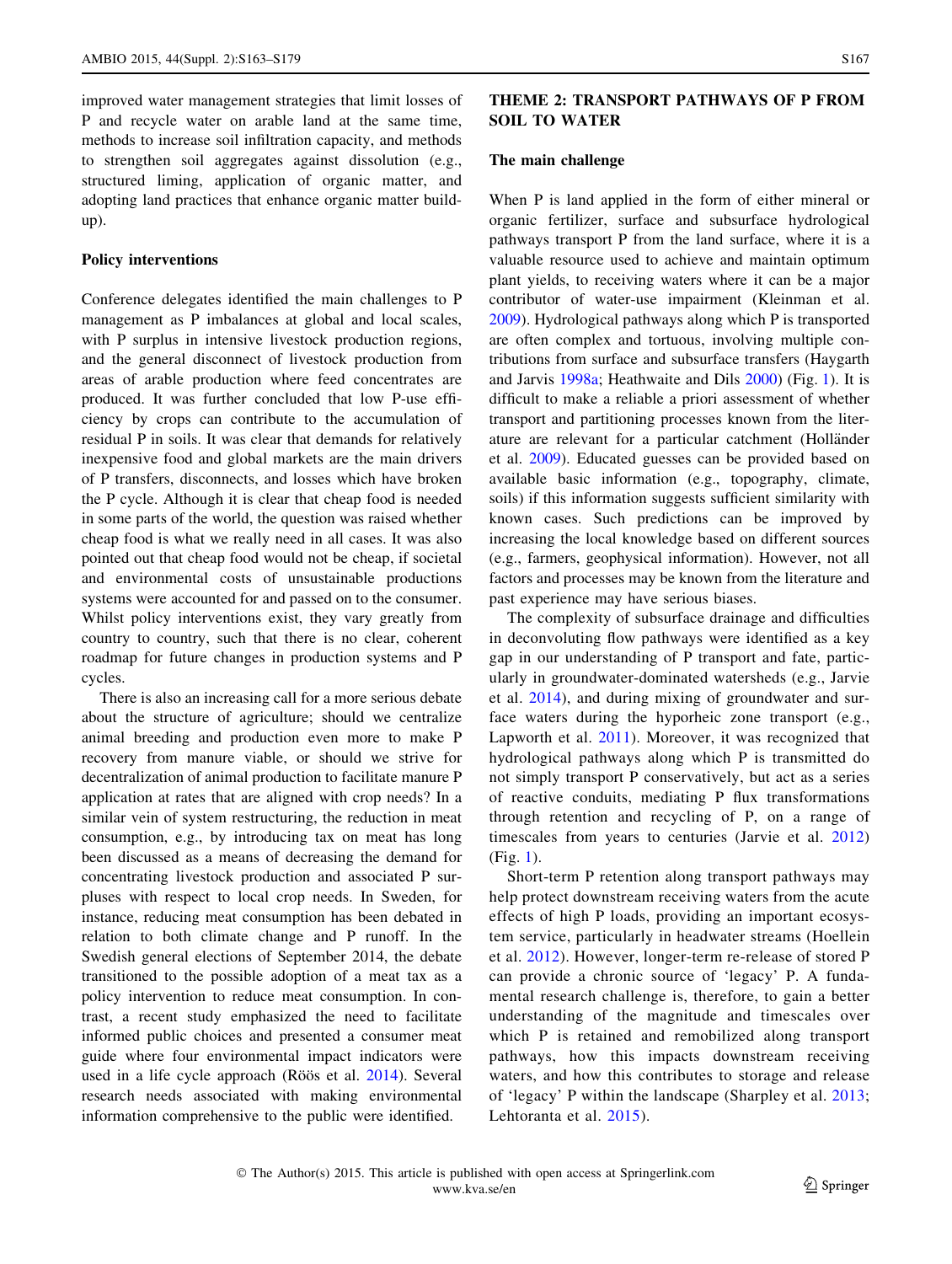### Research needs

### Quantifying surface and subsurface pathways and flows

Challenges in measuring subsurface water flows, pathways, and retention times are currently a major barrier to quantifying accurate fluxes of P in subsurface (especially deep flow/groundwater) pathways. For modeling P transport pathways at the field scale, there is often a lack of knowledge about drainage patterns and locations of artificial drainage and other preferential flow pathways (Gentry et al. [2007\)](#page-12-0). Whilst it was felt that many major transport pathways have been researched, several pathways were mentioned as being under-researched. Examples are the hyporheic zone, flow and nutrient flow paths in karst regions, wind erosion, phosphine gas (from rice paddies), leaching from unmanaged septic systems, flash flooding in Mediterranean climates, and cattle grazed in dry creek beds that flood during the rainy season. To address these shortfalls, research opportunities include

- Tracer injections to explore pathways and water residence times at the field and hillslope scale. Moreover, 'background' chemically inert tracers, which are already present in the environment from hydrochemically distinct water sources, can provide information on hydrological pathways across a wider range of catchment sizes (Soulsby et al. [2004](#page-14-0); Jarvie et al. [2014](#page-13-0)).
- Digital terrain models (e.g., Sonneveld et al. [2006](#page-14-0)) and GIS-based classifications of soil hydrology [e.g., the 'Hydrology of Soil Types' (UK HOST') classification; Boorman et al. [1995](#page-12-0); Hahn et al. [2013\]](#page-12-0) offer a useful template, as a simplified spatial assessment for modeling water flow pathways at the catchment scale. Integrating the digital landscape of soil hydrology types with background tracer studies offers opportunities to understand pathways, residence times, and the hydrological functioning of catchments (Soulsby et al. [2006\)](#page-14-0).
- Whilst geophysical techniques and high-resolution LIDAR topographic profiling also offer solutions, farmer knowledge often provides the key insights into subsurface hydrology (e.g., which locations of the field stay wet) for field-scale modeling of transport pathways (Djodjic and Villa [2015](#page-12-0)).

# Measuring processes and rates of P retention and recycling along hydrological transport pathways

• Microbial processes are believed to play a major role in P cycling, but it is difficult and time consuming to measure these directly, and this may lead to misrepresentation of process controls and over-estimation of the role of abiotic (sorption) controls.

- Our understanding of the importance of different processes that control P flux transfers along pathways is constrained by the standardized methodologies we routinely employ. Indeed, our estimations of net P 'adsorption/desorption' using, for example,  $EPC<sub>0</sub>$  measurements probably encompass a whole range of biotic as well as abiotic processes.
- We are also constrained by our 'operational' definition of P fractions. For instance, measurements of ''dissolved reactive P'' may include substantial colloidal and hydrolysable organic/polymeric P fractions, which have different sorption characteristics than phosphate ions, and may undergo differing microbial transformations and bulk soil measurements. They may therefore not adequately predict the chemistry of dispersible colloids (Liu et al. [2014\)](#page-14-0).
- We need a better understanding of in situ reaction kinetics controlling P transformations along pathways. For example, we need to consider how representative batch equilibrium sorption experiments are given the changes in redox conditions, and disruption of microbial communities occur when samples are removed from the natural environment and taken back to the laboratory. As a consequence, there is a need for in situ measurements to evaluate P flux transformations and controls on P spiraling along surface and subsurface transport pathways.

# THEME 3: MONITORING, MODELING, AND COMMUNICATION

### The main challenge

The U.S. Environmental Protection Agency (USEPA [2010a\)](#page-15-0) considers non-point sources of sediment, nutrients, and pesticides as one of the leading causes of water quality impairments, as do most countries in Europe. By definition, non-point source contaminants are much harder to identify and thus, harder to manage than point sources. This is confounded by the fact that landscape hydrology is highly variable, both spatially and temporally.

Non-point source models represent mathematical descriptions, ranging from simple (risk assessment indices) to more complex scientific understanding about chemical, physical, and biological processes that influence both point and non-point source contaminant loads within a catchment (Fig. [1\)](#page-2-0). In their most comprehensive form, models can integrate information over a catchment scale and suggest where beneficial management practices (BMPs) are most likely to decrease catchment-scale nutrient losses. Thus, use of non-point source models provides a method of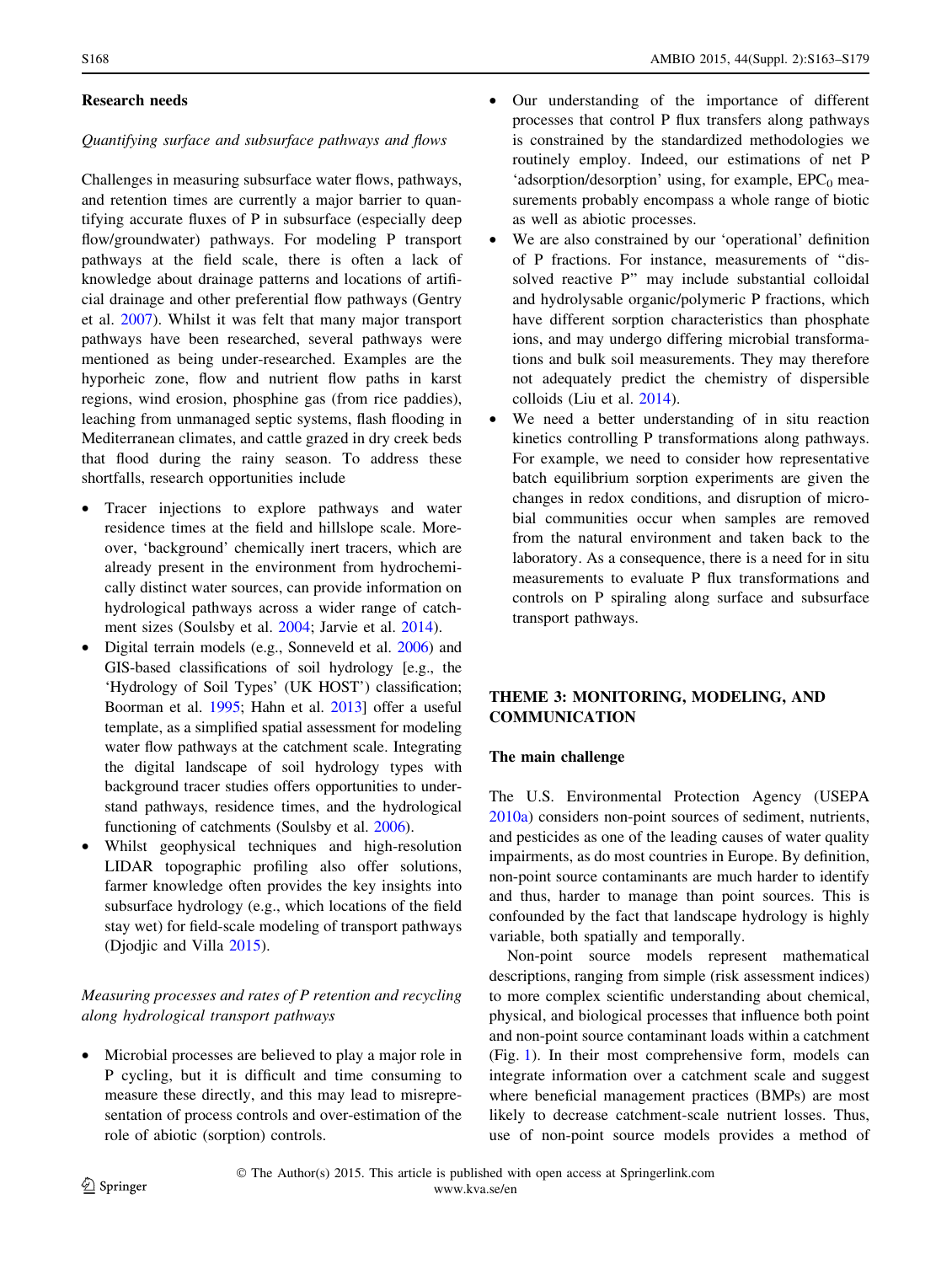simulating the risk of P loss or estimating actual losses including the relative effects of change in climate, land use, and land management practices on sediment and nutrient loadings from large complex catchments. As a result, models can quantify change to gage progress. Numerical ranking provides strong appeal to policy makers and managers; however, this appeal can sometimes bring false confidence and misconceptions (Boesch et al. [2001\)](#page-12-0).

#### Monitoring

Monitoring is critical to addressing the main objectives of non-point sources management strategies, and present unique challenges to reliably represent site-specific variations in time and space (Verheyen et al. [2015\)](#page-15-0). Monitoring programs are designed to identify nutrient losses and their sources areas, quantify the effects of mitigation measures, and document conservation program effectiveness. However, there is a cumulative uncertainty associated with water quality monitoring. This uncertainty is derived from, for example, stream flow measurement, water sample collection frequency, sample preservation and storage, and analysis (Toor et al. [2008](#page-14-0)).

Water quality data must further be related to information on catchment characteristics (e.g., soil properties, drainage conditions, contribution from point sources) and on agricultural activities such as crops grown, fertilization regimes, and soil cultivation practices. Access to such data is crucial for the interpretation of water quality data. Thus, the inherent landscape and management characteristics of monitored catchments must be stated, so that they can be related to surrounding agricultural areas where less information on agricultural management and nutrient loads are available. This would improve the applicability of monitoring results for larger agricultural areas (Kyllmar et al. [2014\)](#page-13-0).

Delegates defined the following specific research needs to improve monitoring of catchment processes and response to land use management changes:

- There is a need to define clear goals for monitoring (e.g., to evaluate impairment status or understand processes for a given system).
- Long-term monitoring is essential, which should include baseline, extreme, and representative sites. Also, it was suggested that a few selected sites should be intensively monitored in conjunction with a larger number of less intensively monitored sites. Whilst such long-term monitoring is critical, it should be sufficiently flexible enough to be adapted to new concerns and issues.
- Adequate long-term  $(>10 \text{ years})$  monitoring of catchments is essential to reliable model calibration;

however, there is often a limited amount of long-term water quality data that would be sufficient to estimate P and sediment loads in streams (representative of storm and base flow). A well-distributed network of monitoring stations across all land uses, topographic conditions, and sub-catchments of the larger catchment would assist in model evaluation and verification when estimating at smaller scales.

- Long-term (at least decadal scale) catchment monitoring is needed to be able to reliably track lags and changes in legacy P contributions. Moreover, there are clearly opportunities to exploit existing historical datasets to explore the timescales over which 'legacy' P is stored and released (e.g., Haygarth et al. [2014](#page-13-0)).
- Legislation may be needed to ensure the continuity of long-term monitoring. For example, new conservation strategies in the U.S. that provide cost-share funds to farmers to implement practices, now require that 10 % of the funds be allocated to monitoring the effectiveness of those practices (U.S. Department of Agriculture, Natural Resource Conservation Service [2014](#page-15-0)). Additionally, that same agency has established a standard for monitoring the quality of edge-of-field surface runoff and sample analysis, which must be followed for program eligibility (U.S. Department of Agriculture, Natural Resources Conservation Service [2012a,](#page-15-0) [b](#page-15-0)).
- New developments with sensors that allow high resolution and continuous, real-time monitoring of certain components, such as nitrate, turbidity, dissolved oxygen, and electrical conductivity can help elucidate processes governing P release, transport, and biological impacts on receiving waters.
- Monitoring at different scales is needed, with field, farm catchment, and basin scales all being important. At each scale, detailed information on farm management and soil information is needed.

### Modeling

It is of critical importance that model developers clearly define what the model is useful for and what it is not designed to do. Likewise, users must decide what they want to accomplish with a model. For example, one must consider the scale (field, catchment, or basin), time (flow event, annual, or multi-year), and level of accuracy (0.1 or  $10 \text{ kg ha}^{-1}$  year<sup>-1</sup>) that needs to be simulated, as well as the amount and quality of data available. Model uncertainty arises due to an imperfect representation of the physics, chemistry, and biology of the real world; numerical approximations of the governing equations; inaccurate model parameter estimates; and uncertainties in model input data (Harmel et al. [2006\)](#page-13-0). Sources of model uncertainty are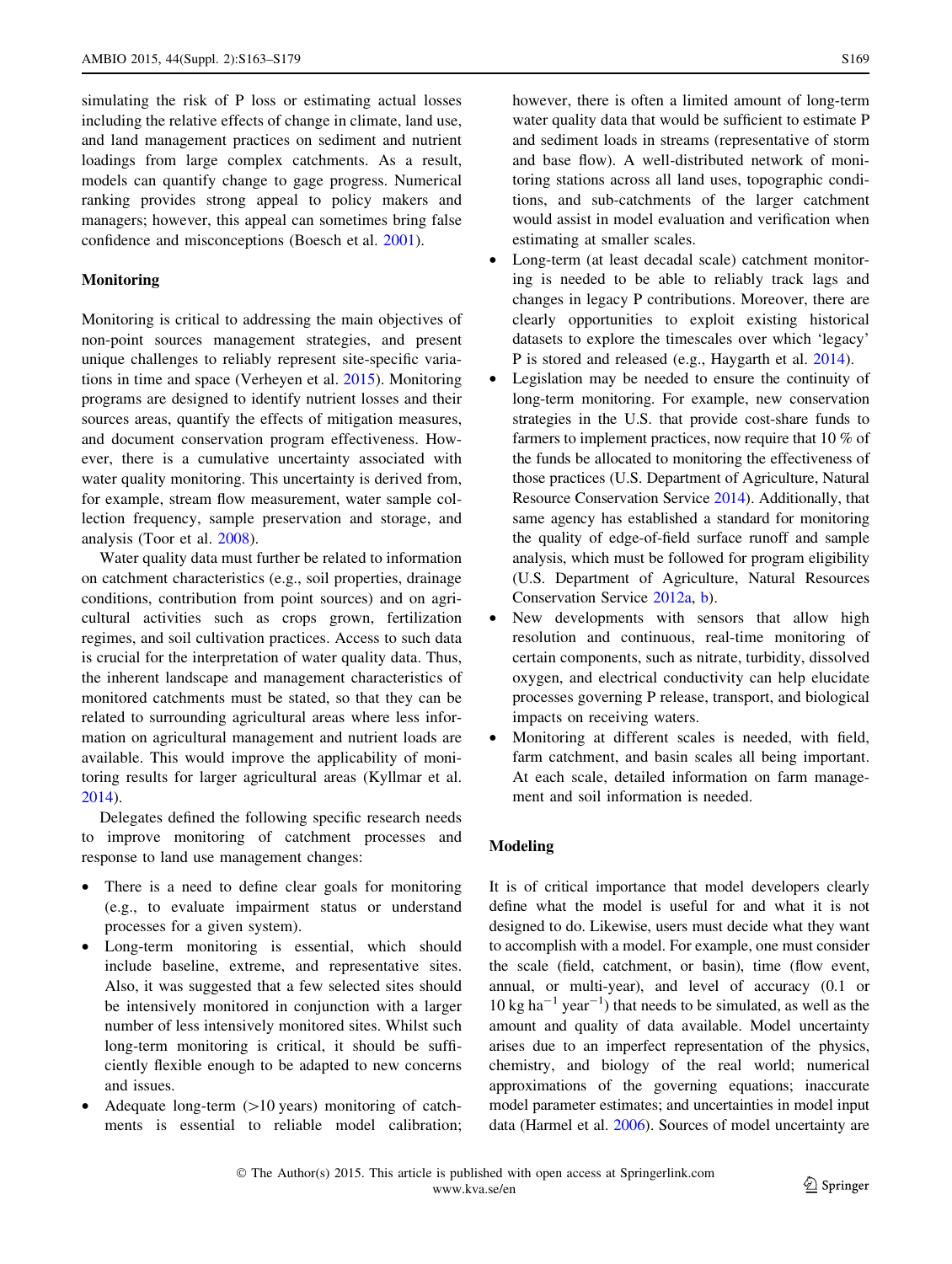often interrelated and further complicating matters is the observation that multiple models and parameter sets may provide similar predictions of a given dataset (Beven [2006](#page-12-0)). Nevertheless, because models play an important role in scientific studies and public policy decision-making, every effort must be made to obtain reasonable estimates of model uncertainties (National Research Council [2008\)](#page-14-0). When insufficient knowledge is available on the error distributions of model inputs and parameters, reasonable estimates can often be based on values reported in the literature or on professional judgment of the modelers (Haan et al. [1998](#page-12-0); Harmel et al. [2010;](#page-13-0) Bolster and Vadas [2013\)](#page-12-0).

Standardized methods to quantify this uncertainty involve forcing the model to "fit" historically measured data, if available, with predetermined limits of performance (Harmel et al. [2010](#page-13-0)). This will assist modelers in quantifying the "quality" of monitoring data for calibration and verification and will assist in determining model accuracy, and evaluating model performance. Whenever possible, the uncertainty should be represented in the model output (e.g., as a mean plus a standard deviation) or as confidence limits on the output of a time series of concentrations or flows. Knowledge of the cause and effects of uncertainty, as well as the measurement of uncertainty, is more important than the best-fit model output in making "real-world" management decisions. Thus, it is incumbent on the modeler to explicitly express the assumptions made in representing the system which is being modeled. This will allow the user to assess how these assumptions affect the model outcome and may ultimately affect decisions based upon modeled results.

Despite such cautionary realities, the role of models will be more and more important over the next decade in making catchment management and policy decisions to identify critical source areas and target BMPs and evaluate effects of climate change. Thus, model evaluation and uncertainty is essential and should be clearly documented in any model development (Beven [2006;](#page-12-0) Reichert and Mieleitner [2009](#page-14-0); Andersson et al. [2014\)](#page-12-0). It is, therefore, critical that any use of non-point source models must be associated with data collection and monitoring to further improve process representation in models and to test model estimates (Oreskes et al. [1994](#page-14-0); Jakeman et al. [2006](#page-13-0)).

Delegates identified the following shortcomings and research needs:

- Models for different scales have different purposes, and care must be taken to select from the numerous models available that is appropriate to the end-user needs, as well as model functioning.
- Better synchronization between monitoring and modeling efforts is urgently needed to overcome the common problem that some models can be developed and released based on limited calibration data (Sharpley et al. [2011](#page-14-0)).
- Models are either for research (assessment of relative differences and effects) or for management (quantification of losses). Care must be taken to not use the wrong model for the wrong reason, and they must be used within the boundaries around which they were designed.
- Some management models/tools may be simple and easy to handle. However, complex models, such as that used to assess land management and water quality response in the Chesapeake Bay Basin, can be extremely data needy (Linker et al. [1999](#page-13-0); U.S. Environmental Protection Agency [2010b\)](#page-15-0).
- Given the site-specific complexity of processes controlling P transport along surface and subsurface pathways, a key challenge lies in generalizing and scaling up from individual studies to other watersheds. For instance,
- How can generic process representation from field experiments (rates of P release etc.) be incorporated into catchment delivery models (Johnes and Hodgkinson [1998\)](#page-13-0)?
- Rather than distributed models simulating individual pathways, there are other modeling approaches that consider distributions in water residence times and implications for legacy contaminant delivery and water storage legacies (e.g., Kirchner et al. [2000\)](#page-13-0)
- Storage of P at different locations along transport pathways (and with different retention times) needs to be addressed to get a better handle on legacy P accumulation and release. At the moment, models are calibrated at the catchment outlet, but P could be retained for years or decades in transit along pathways (even longer if there are standing waters). This needs to be addressed to avoid targeting the wrong sources and pathways.

## Communication

The tendency described earlier for decision makers to ''believe'' models because of their presumed deterministic nature and ''exact'' form of output must be tempered by responsible use of the models, such that model computations or ''estimates'' are not over-sold or given more weight than they deserve (Boesch et al. [2001](#page-12-0); Pappenberger and Beven [2006\)](#page-14-0). Above all, model users should determine that model computations are ''reasonable'' with respect to providing output that is realistic and based on input parameters that are within accepted ranges. Modelers should use all available measurements and multiple levels of comparison to evaluate if model estimates are realistic.

In an assessment of the role of models in decision-making, Silberstein [\(2006](#page-14-0)) noted that models have been useful in defining our understanding of natural systems, as data processing and analysis aids, and scenario testing that can indicate relative effect of different catchment management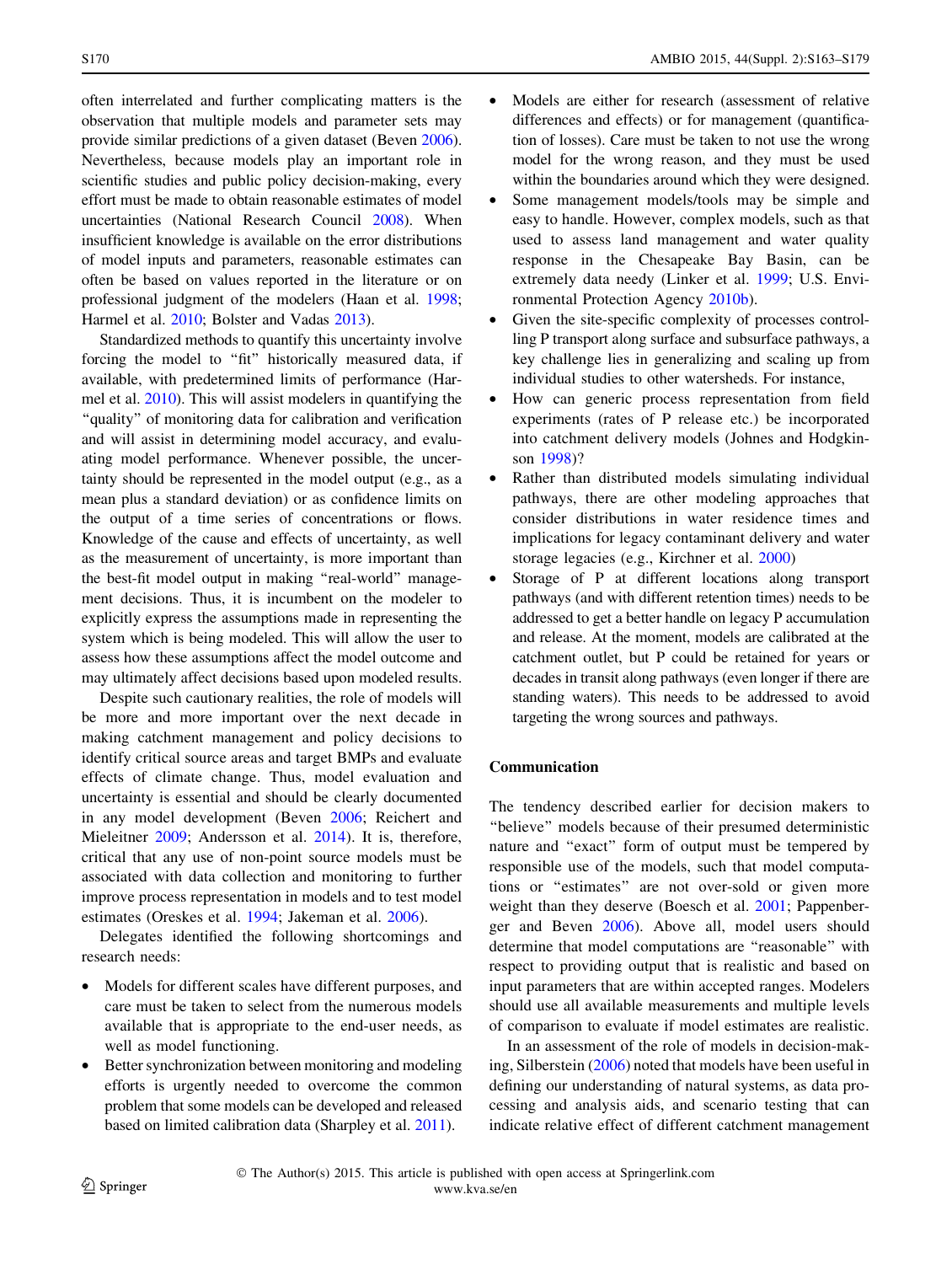actions on water quality. However, Silberstein ([2006\)](#page-14-0) went on to warn that a false sense of accuracy and definitive graphics can easily mask model limitations. A lack of clear communication of the established boundaries within which a model must be used, along with the need to collect field data will perpetuate the dangers of inappropriate model use and interpretation. With this in mind, delegates identified the following shortcomings and research needs:

- The right model should be chosen for the right scale and purpose, where uncertainty is clearly communicated to users.
- Educational and communication efforts are needed to communicate uncertainty issues to stakeholders, due to the huge uncertainty caused by the knowledge and understanding of the modeler.
- Results from monitoring and modeling may be over interpreted and can be taken out of context, especially with communication barriers between research models and managers.
- Results should be communicated in an easily digested format for stakeholders. Scientists rely on journal papers for information.
- Scientists need to communicate to stakeholders model benefits, limitations, what models are designed to simulate and not simulate.
- Some modeling communities have good experience with openness and transparency regarding model limitations such as uncertainties, extensive data parameterization needs, level of model accuracy, and model boundaries. This engages stakeholders and creates better mutual understanding of uncertainties as to what models can and cannot do. Transparency about complexity, uncertainty, and model limitations leads to shared responsibility.
- Model limitations often spring from the system's complexity and are diverse. It is a crucial responsibility of scientists (modelers) to 'educate' regulators and policy makers on complexity.
- Accessibility of model tools and relevant background information, as well as user-friendliness of model platforms, can enhance communication. Also, interactive, web-based platforms should be better used to this end (Collentine et al. [2015](#page-12-0)).

# THEME 4: THE IMPORTANCE OF MANURE AND AGRICULTURAL PRODUCTION SYSTEMS FOR P MANAGEMENT

### The main challenge

As a consequence of the spatial separation of arable and animal production systems, fertilizer P is imported to areas of grain production (Fig. [1\)](#page-2-0). Phosphorus in harvested grain and other plant material is then transported to areas of animal production, where inefficient animal utilization of P in feed  $(\leq 30 \%$  utilized) results in P excreted as manure. This has led to a large-scale, one-way transfer of P from grain-to animal-producing areas that crosses catchment and even national boundaries and has dramatically broadened the emphasis of catchment management strategies. In many cases, environmental risk assessment has defined critical areas where manure is required to be applied in amounts aligned with crop P need, taking legacy P into account (van Bochove et al. [2006;](#page-15-0) Buczko and Kuchenbuch [2007](#page-12-0); Heckrath et al. [2008;](#page-13-0) Sharpley et al. [2012a,](#page-14-0) [b\)](#page-14-0).

As the intensity of animal production within a catchment increase, farm P surplus (input minus output) becomes greater, soil P levels increase from land application of manure, and the overall risk of P and N loss increase (Pote et al. [1996](#page-14-0); Haygarth et al. [1998](#page-13-0); Withers et al. [2003](#page-15-0); Djodjic et al. [2005](#page-12-0); Svanbäck et al. [2013](#page-14-0)).

# Research needs

Greater P recycling in general and a greater coordination of recycling at global, regional, local, and even farm levels are needed. For instance, in areas with large P accumulations in the soil, we need to focus on how to efficiently use this P, which in some cases might be by reducing P inputs to less than that removed in crop and forage export for several decades, until soil P concentrations are reduced. Exploitation of P resources in soil by rhizosphere management, i.e., by manipulating rhizosphere (the thin layer of soil surrounding roots) chemistry and biology to increase P mobilization and acquisition and reducing the reliance on chemical fertilizer P may offer opportunities to improve P utilization in low input systems (Richardson et al. [2011](#page-14-0)). Such opportunities could also include optimization of P inputs from chemical fertilizers, manures, wastes, or by-products that embrace the ''4R'' nutrient management approach, along with the use of different plant genotypes, and rhizosphere management strategies to stimulate P mobilization. Generally, the value of P in manures and in urban and industrial by-products needs full recognition and has to be appropriately accounted for in nutrient management schemes (Stutter [2015](#page-14-0)), which may require innovative integration of financial incentives or stricter regulations. Closing the P and other nutrient cycles is a fundamental question that needs to be answered locally as well as globally in order to increase P-use efficiency and meet stricter water quality standards and nutrient criteria, and produce cheap food in sustainable production systems.

More detailed needs identified are as follows:

• The question of closing the nutrient cycle is not just manure P driven. Other nutrients and carbon must be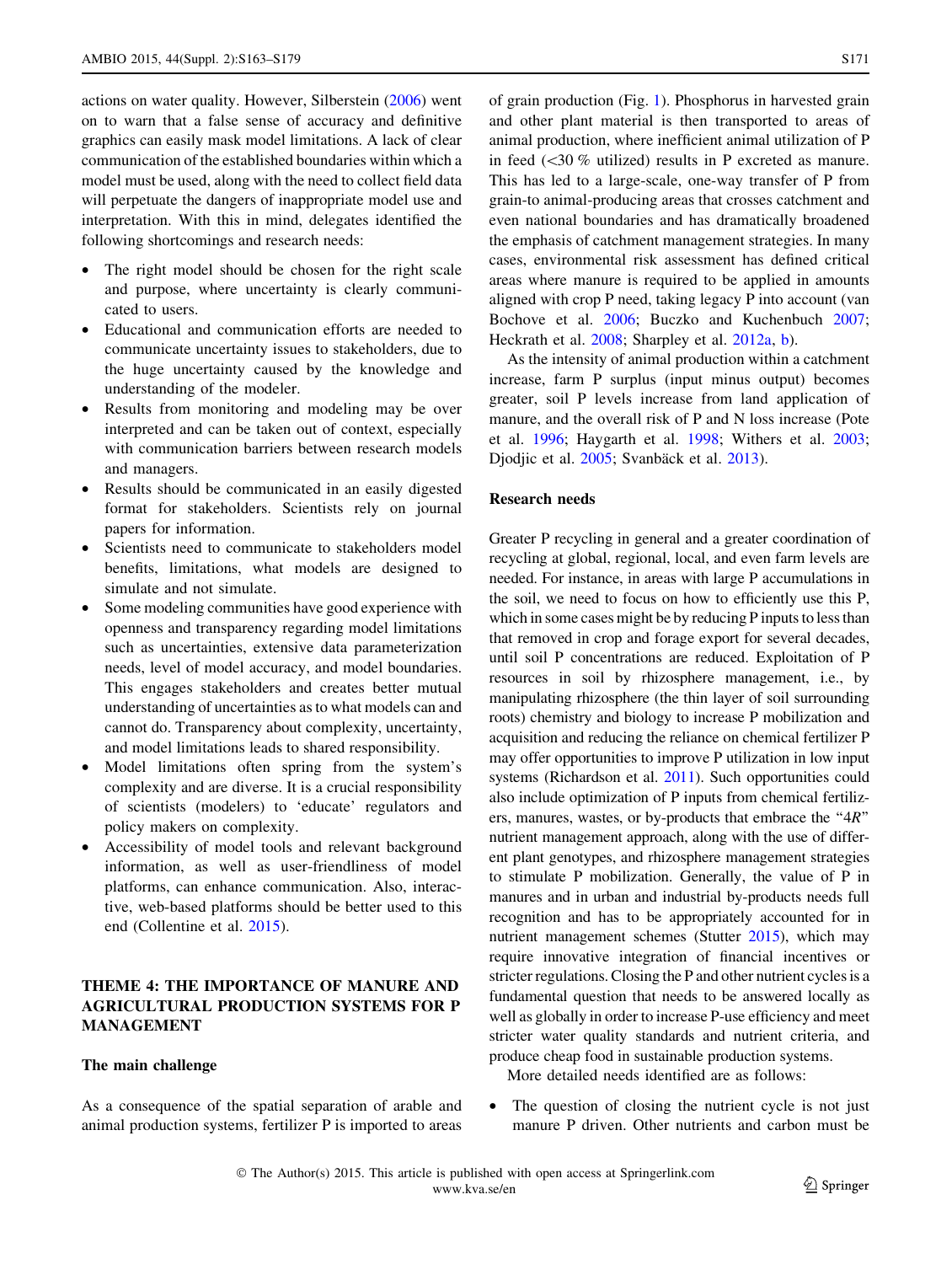addressed in concert with P to avoid any indirect negative consequences.

- Acceptability and biosecurity of land-spreading human/ industrial waste, as well as economics, political, and public concerns are barriers to development.
- Composting, vermi-composting, biogas generation, dewatering and pelletizing manure, as well as incineration and ash use are options that might indirectly address biosecurity issues.
- Increasing the adoption of toilets that separate liquids and solids at source and facilitate appropriate nutrient recycling to land (Bonvin et al. [2015\)](#page-12-0).
- Cooperatives of farms with different specializations and sharing of specialized equipment to move toward a community P balance.
- Cover crops, catch crops, intercrops, and crop residue cover are important for a wide range of climatic conditions, even though their efficiency toward P management can be uncertain under cold climates. All these options should be adapted to site conditions to realize their full potential.
- Some key considerations are rhizosphere engineering (root exudates, organic acids, enzymes, mycorrhiza, bacteria inoculum etc.), root architecture, and biofertilizers (using living organisms to mobilize P in the soil).

# THEME 5: IDENTIFICATION OF APPROPRIATE MEASURES TO DECREASE P LOSS

### The main challenge

There are many BMPs that can be implemented over a wide range of scales to minimize the loss of P from agriculture to surface and ground waters (Fig. [1\)](#page-2-0). Marginal abatement cost curves and cost-benefit ratios can be useful to identify best (most cost-efficient) measures in a given situation, as can a landscape analysis based on elevation maps and soil mapping data (e.g., Hahn et al. [2014](#page-13-0)). Available BMPs are commonly grouped into measures that seek to reduce P accumulation in soils (i.e., control at source), decrease P mobilization from the source areas (e.g., by soil management or soil amendments) and those that are applied along the transport route between the source and watercourses (Uusitalo et al. [2015](#page-15-0)) (e.g., P filters; Fig. [1\)](#page-2-0).

### Farm input decisions

Carefully matching dietary P inputs to animal requirements can reduce the amount of P excreted by animals (Poulsen [2000](#page-14-0); Valk et al. [2000\)](#page-15-0). Implementing a carefully planned diet tailored to meet the specific P requirements of animals in each phase of their growth will minimize nutrient loss to the environment in feces, urine, and gases. Reducing farm inputs of P in animal feed is a very effective BMP that can contribute to bringing about a lasting decrease in P loss to the environment. In addition, BMPs that are designed to drawdown excess soil P reserves can contribute to achieving a P balance (Messiga et al. [2015](#page-14-0)). In fact, other nutrient management measures are generally aimed at decreasing the potential for P loss and are seen as shortterm ''band aids'' and not long-term solutions.

#### Source management

Controlling at source is often the most cost-efficient measure, because soils that leak substantial amounts of P are logically beyond the point where further P applications give any substantial yield increases. Amending such soils with additional P is waste of resources, if not always from a farmer's point of view (when the intent is to dispose animal wastes), from the viewpoint of society at least. Careful nutrient management planning on a field-by-field and farm basis is a major component of any remedial action plan to minimize the risk of nutrient loss from agricultural lands. As discussed above, one of the most important farm measures may be to process the manure to facilitate a more even distribution in the landscape and reduce the excess supply to some fields.

#### Transport management

Transport management refers to efforts to control the movement of P from soils to sensitive locations such as bodies of fresh water. Phosphorus loss from fields via surface runoff and erosion may be reduced by conservation tillage and crop residue management, terracing, contour tillage, and cover crops. Critical source area identification serves as an important basis for targeting fields and implementing edge-of-field remediation measures such as buffer strips, riparian zones, impoundments (e.g., settling basins), and wetlands. These practices tend to reduce rainfall impact on the soil surface, reduce runoff volume and velocity, and increase soil resistance to erosion. Control of P mobilization by soil management, such as conservation tillage practices, usually decreases the loss of particle-associated P but may increase those of dissolved P (Smith et al. [2015](#page-14-0)). Conservation tillage would be a method of choice on landscape positions prone to erosion, but on flat, non-eroding parts of a field, there might be more effective ways to bring about a decrease in P loss.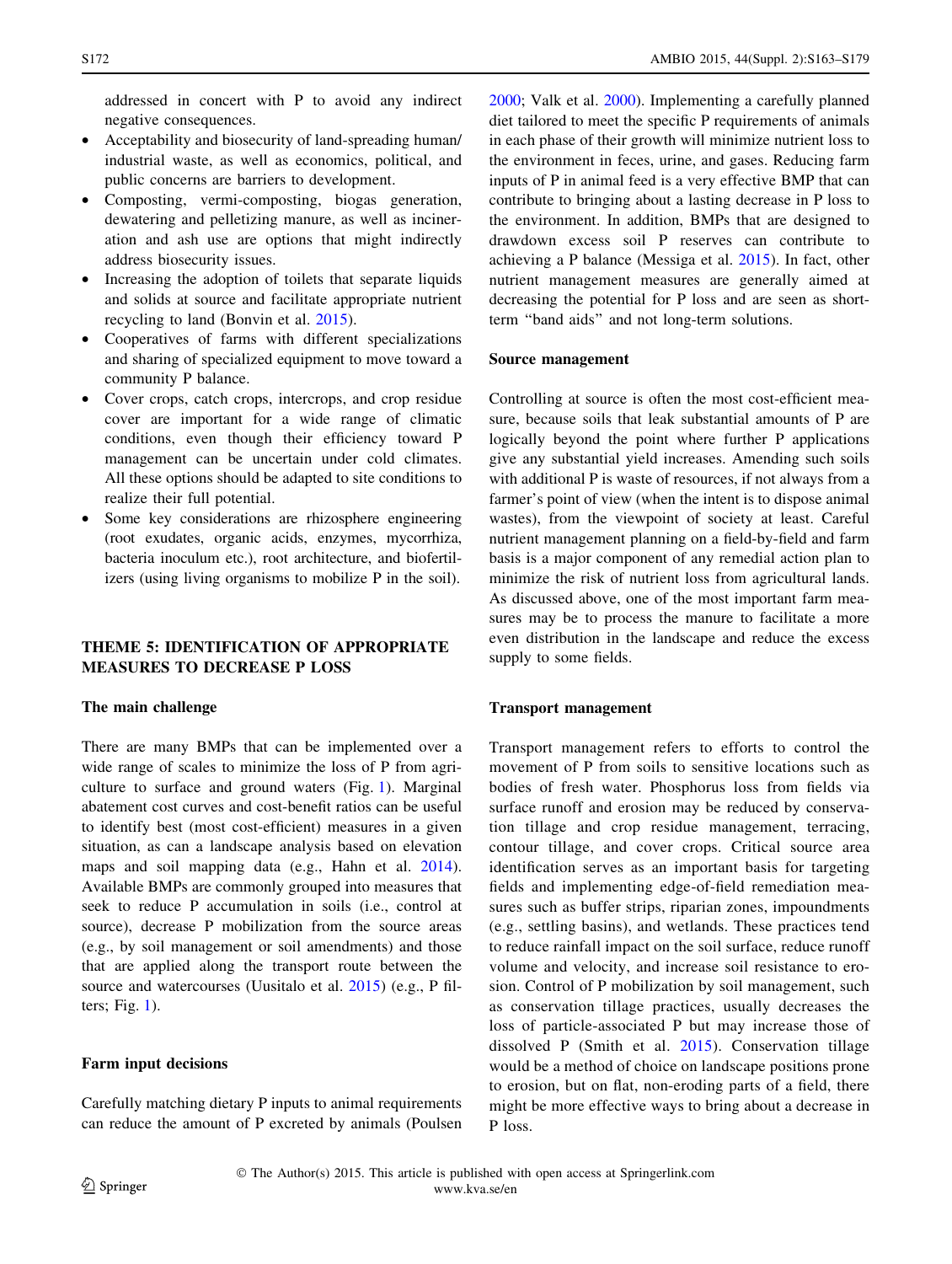Chemical amendments have shown promising effects in P loss abatement (Uusitalo et al. [2015\)](#page-15-0), and some measures can be real win–win solutions, e.g., structure liming (a mix of CaO and CaCO<sub>3</sub>), which both improves the soil structure and crop yield, and reduces P losses (Ulén and Etana [2014](#page-15-0); Svanbäck et al. [2014\)](#page-14-0). However, none of these measures should be relied on as the sole or primary practice to reduce P losses in agricultural runoff.

Transport of P from agricultural catchments depends to a large extent upon the coincidence of source (soil, crop, and management) and transport factors (runoff, erosion, and proximity to water course or body). Source factors relate to catchment areas with a high potential to contribute to P export. For P, source areas can be spatially confined and limited in extent, generally reflecting soil P status and fertilizer and manure P inputs (Gburek and Sharpley [1998](#page-12-0); Pionke et al. [2000\)](#page-14-0). However, spatial uncertainties may still be considerable (Hahn et al. [2013\)](#page-12-0).

Filters placed in the landscape, on field margins or in streams, are by rule more expensive options than those closer to the source of P loading. They may occupy productive land (e.g., wider buffer zones), require construction work (constructed wetlands), or need special materials (e.g., reactive permeable barrier-type P sequesters) that, even if having a low unit cost (e.g., steel slags), are economical to use in the proximity of their production sites only. Filters also need variable levels of maintenance.

Edge-of-field measures can play a role in reducing the transport of P to aquatic ecosystems, but only when applied to critical source areas (CSAs). Identification of CSAs is a key first step and should serve as one of the most important inputs to decisions on where and what measures to implement. There are, however, still some research questions that need to be addressed to ensure efficient implementation of such measures:

- Despite all studies, information on the efficiency of buffer strips still needs to be improved. For instance, in northern, cooler climates, buffer strips can be less effective at retaining P than in more temperate climates, as decaying vegetation may release dissolved P in spring runoff (Uusi-Kämppä et al. [2012](#page-15-0); Cade-Menun et al. [2013\)](#page-12-0). Nutrients can also be released from standing stubble in conservation tillage with freeze– thaw cycles (Elliott [2013](#page-12-0)). Research is needed on how effective P-binding amendments to buffers can be and how long they can enhance P retention.
- Improved laboratory protocols and field-scale experiences for estimating the P retention potential of various P-binding materials are needed. In addition, we need a better understanding of the retention mechanisms and of conditions that may lead to desorption or solubilization of retained P. When using residual material from

drinking water treatment or industrial operations, for example, the release of Al, other non-desired elements, or high alkalinity or acidity, into the environment may present a potential risk to the health of the receiving ecological communities.

- The addition of biochar to soil has been suggested to increase the soil nutrient retention capacity (Verheijen et al. [2010](#page-15-0)), but there are varied experiences, and we need more knowledge about the factors that determine whether there is a net positive effect on nutrient retention.
- There is a knowledge gap with respect to the factors affecting efficiency variations and cost of mitigation strategies based on P retention in ponds and wetlands (e.g., Kynkåånniemi et al. [2013](#page-13-0); Beutel et al. [2014\)](#page-12-0), and in particular if they rely on plant uptake and biomass harvesting as the main removal mechanism for dissolved P.
- Knowledge of P partitioning in loss pathways is, however, fundamental to enable policy makers to determine which mitigation policies might be most effective in terms of response time and reduction efficiency, leading to realization of further measures required or reducing expectation on the pace of change.

# THEME 6: IMPLEMENTATION OF MEASURES TO DECREASE P LOSS

### The main challenge

For real and lasting changes to occur in agricultural systems, balancing production and environmental stewardship constraints, there needs to be a greater consideration of socioeconomic drivers of what, how, and why some conservation practices are adopted and others are not (Kleinman et al. [2015](#page-13-0)) (Fig. [1](#page-2-0)). This leads to a greater emphasis on consumer-driven programs and education, rather than assuming that farmers will absorb the total costs associated with implementing remedial practices. Remembering that, except for decreasing off-farm import of P and increasing on-farm P-use efficiency, BMPs are only a temporary band-aid to minimizing the off-site transport of P and receiving water impacts. There needs to be a discussion of how regional as well as national agricultural infrastructures can control P inputs to farming systems and assess largescale nutrient balances. For example, cost-share monies for confined animal feeding operations in northeastern U.S. catchments are now linked to farmers demonstrating that nutrient inputs to the farm are reduced by feeding animals at a level consistent with standardized dietary requirements of P. This exemplifies how public policy can address the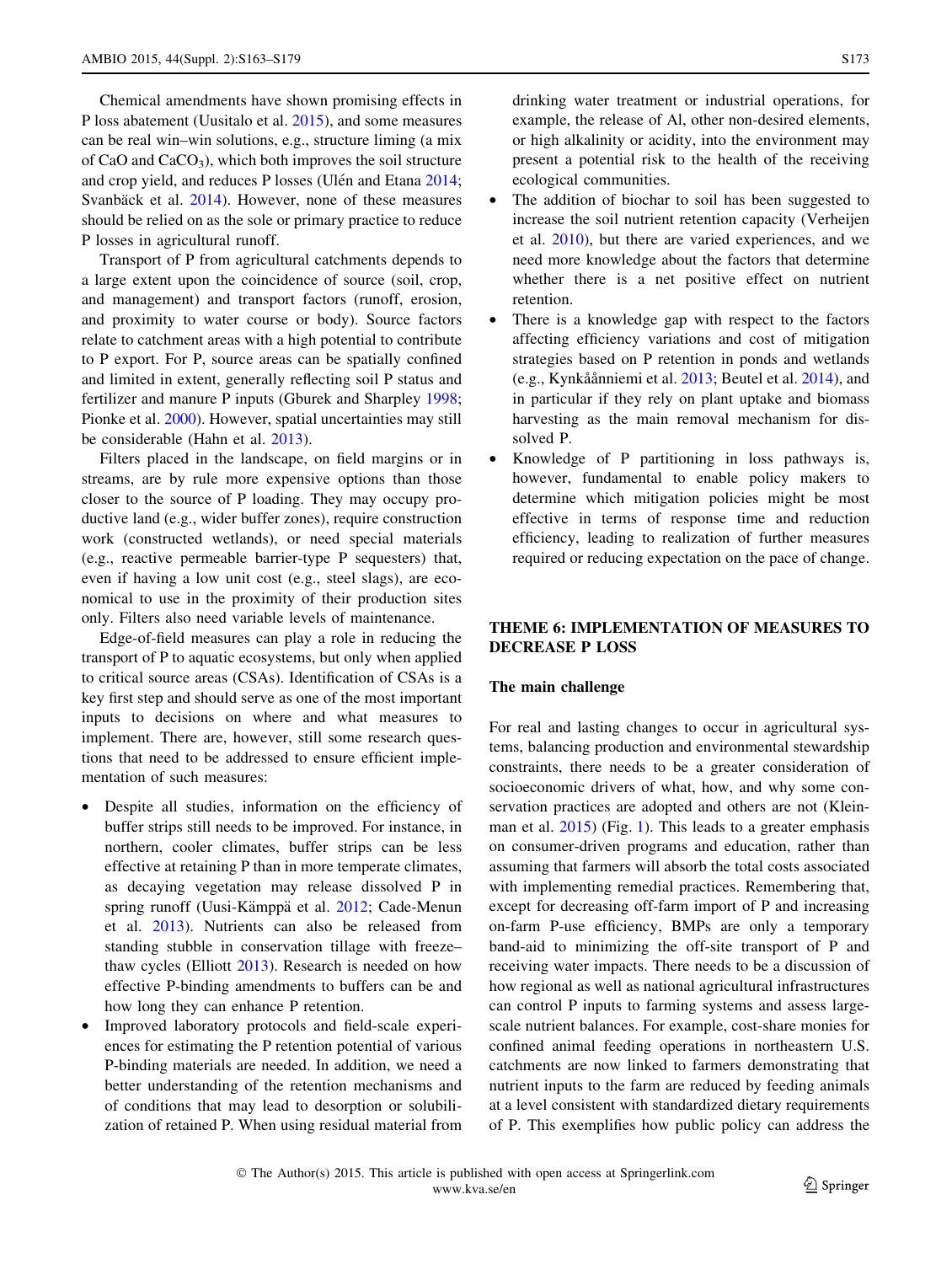source or cause of excess P concentrations, and how public investments can provide a long-term mechanism for overcoming infrastructural barriers.

# Research needs

- An open and forthright dialog on system response to Pbased BMPs, the uncertainties involved, and the possible positive as well as negative consequences of management change among all vested stakeholders is needed. We are well aware of and have much documentation on the level to which P can accumulate in some intensive arable and livestock productions systems. The risk of water impairment is exacerbated by the fact that optimum levels of P for arable production can be an order of magnitude greater than needed for nuisance algal biomass proliferation. In fact, recent studies of the increased occurrence and severity of toxic algal blooms in Lake Erie suggest that a loss of less than  $1 \text{ kg } P$  ha<sup>-1</sup> yr<sup>-1</sup> can accelerate eutrophication (International Joint Commission [2013;](#page-13-0) Smith et al. [2014\)](#page-14-0).
- There needs to be a discussion of the quality standards for river, lake, and estuarine environments that are achievable and affordable, given that pristine ''reference'' conditions are not achievable in some catchments with intensive agricultural production. Depending on the type of water body, the corresponding management target may be different (Stamm et al. [2014\)](#page-14-0). Detailed cost-benefit analyses of P reduction strategies are needed to determine what is achievable, affordable, and even desired by the majority of catchment stakeholders. The EU's Water Framework Directive requires ''good ecological status'' in terms of the ecological quality; only a slight departure from the biological community, which would be expected in conditions of minimal anthropogenic impact.
- Comparative studies are needed on policies across countries and how they work, for example, between countries within the EU. This will help address the question as to which is most efficient—the carrot or the stick, or probably a combination of both.
- A certification program for available BMPs is needed so that farmers can be better informed to decide what is best on a given farm in a given situation. Certification could be labeled on the products. For instance, Northern Ireland has a market-driven certification, which was initiated by supermarkets and gave good results in terms of environmental metrics, such as nutrient and water-use efficiency derived from life cycle analysis (Kloepffer [2008;](#page-13-0) United Nations Environment Programme [2012](#page-15-0)). However, are consumers prepared to

pay more for products that are produced in an environmental friendly way?

It must be remembered that some P loss cannot be avoided, due to events outside the control of a farmer, such as a large storm event. Thus, there needs to be an emphasis on quantifying background P losses in the context of defining achievable anthropogenic losses.

### **CONCLUSIONS**

Continued local, regional, and global water quality concerns have raised awareness of the need to identify landscapes and management practices that are more vulnerable to P loss and therefore at greater risk of impairing water quality further (Fig. [1\)](#page-2-0). Given fiscal limitations, targeting conservation measurements for risky management on vulnerable landscapes is essential. This will require the appropriate use of data and model predictions derived at one scale (e.g., field or catchment) to address or target conservation measures at the same scale. Clearly, there are dangers in applying risk tools developed at, say, a field scale and applying them at a catchment level.

Even so, experience suggests that there should be a minimum level of conservation management that avoids risky practices on vulnerable landscapes. Further, in extreme cases of highly vulnerable landscapes, intensive agriculture itself may not be warranted, regardless of the suite of BMPs used or conservation measures adopted. Above a minimum level of conservation management, incentive- or reward-based programs could facilitate additional conservation strategies that protect water quality and ecosystem services.

Whatever strategies are implemented, they should be done in an adaptive manner because the complexities imparted by spatially variable landscapes, climate, and system response will require site-specific iterative solutions. Lag times for system response can also vary from a year to several decades, and this time generally increases as scale increases. At a field and farm level, research has demonstrated edge-of-field reduction in nutrient and sediment loss can occur within months of changing risky management. But the spatial complexity of catchment systems increases this response time for nutrients; for N, it is a function of mineralization of any stored organic pool and of residence time of groundwater flow pathways and for P, a function of slow release of legacy P stored in soils and fluvial sediments to more rapid surface and subsurface pathways (Lehtoranta et al. [2015\)](#page-13-0). The significance of organic P mineralization is less clear.

Increasing water and sediment retention times along transport pathways can help enhance P retention whilst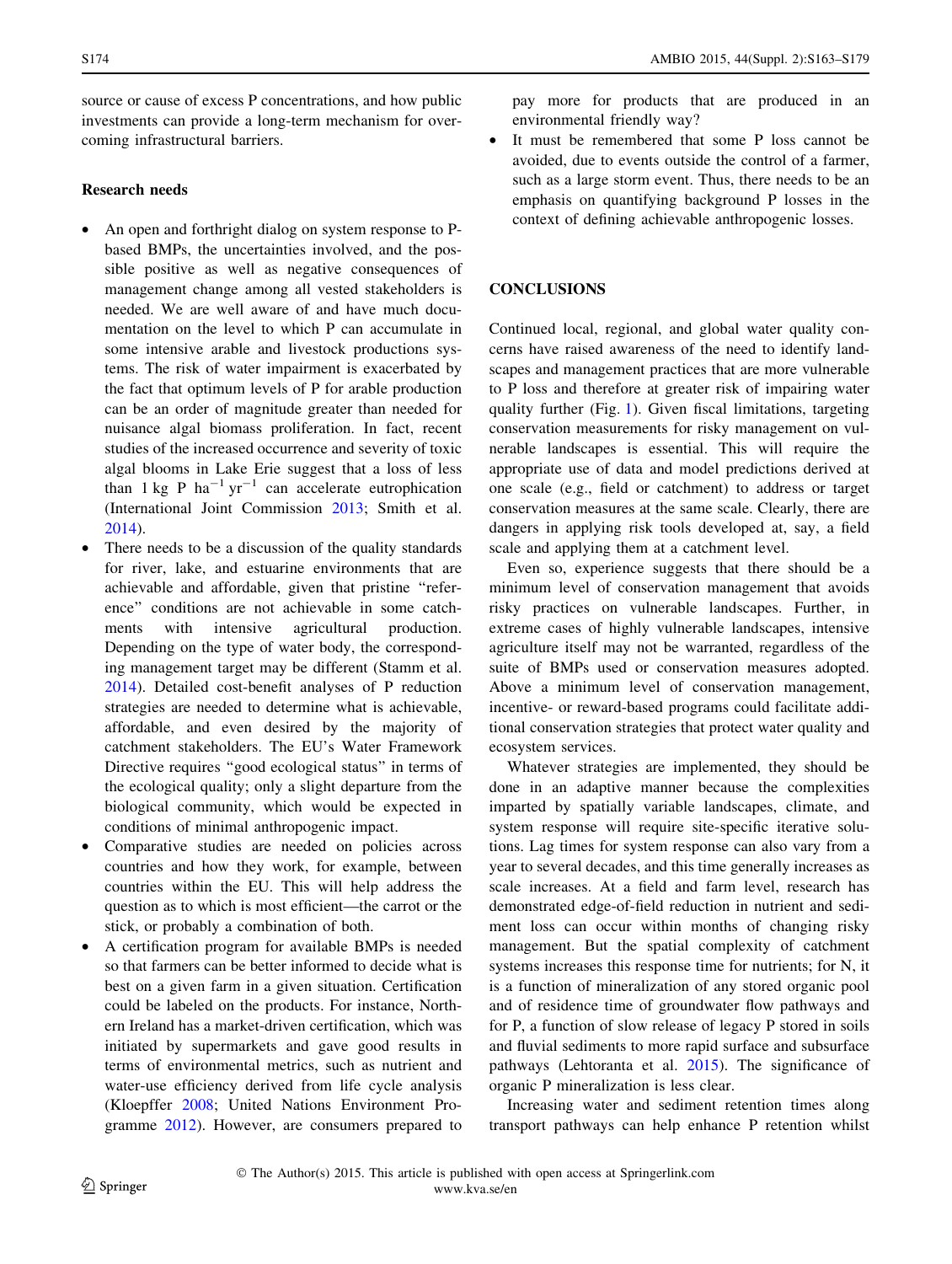<span id="page-12-0"></span>delivering multiple ecosystem benefits. For example, restoring headwater stream channels to a more natural hydromorphology increases water residence times and aquatic habitat diversity, which can promote greater nutrient assimilation. Such stream restorations also provide wildlife benefits, as well as enhancing wider aquatic ecosystem structure and function. It must be recognized, however, that a better understanding of ecosystem response to conservation measures is still essential to set reliable targets for restoration efforts. As we have shown, catchments are dynamic systems; post-implementation and conservation conditions on vulnerable landscapes will not be the same as pre-implementation conditions.

Finally, it is clear that, by necessity, models will be used to evaluate the potential for various management scenarios to mitigate water quality impacts associated with vulnerable landscapes. It must be remembered, however, that modeling is not a substitute for monitoring, which is essential to define, calibrate, and validate modeled scenarios.

Acknowledgments IPW7 organizers and authors acknowledge the valuable input and discussion of research needs by all conference delegates. The authors are particularly grateful to Barbara Cade-Menun, Wim Chardon, Dennis Collentine, Leo Condron, Goswin Heckrath, Philip Jordan, Katarina Kyllmar, Paul Murphy, Astrid Oberson, Gitte Rubæk, Tom Sims, and Jaana Uusi-Kämppä for their insightful input and review of information in this paper.

Open Access This article is distributed under the terms of the Creative Commons Attribution License which permits any use, distribution, and reproduction in any medium, provided the original author(s) and the source are credited.

### **REFERENCES**

- Andersson, I., J. Jarsjö, and M. Petersson. 2014. Saving the Baltic Sea, the inland waters of its drainage basin, or both? Spatial perspectives on reducing P-loads in eastern Sweden. AMBIO 43: 914–925. doi:[10.1007/s13280-014-0523-x.](http://dx.doi.org/10.1007/s13280-014-0523-x)
- Ball, E., S.L. Wang, and R. Nehring. 2014. Agricultural productivity in the U.S. U.S. Department Agriculture, Economic Research Service, U.S. Govt. Printing Office, Washington, DC. [http://](http://www.ers.usda.gov/data-products/agricultural-productivity-in-the-us/findings,-documentation,-and-methods.aspx#.VCCfSvldV8E) [www.ers.usda.gov/data-products/agricultural-productivity-in-the](http://www.ers.usda.gov/data-products/agricultural-productivity-in-the-us/findings,-documentation,-and-methods.aspx#.VCCfSvldV8E)[us/findings,-documentation,-and-methods.aspx#.VCCfSvldV8E.](http://www.ers.usda.gov/data-products/agricultural-productivity-in-the-us/findings,-documentation,-and-methods.aspx#.VCCfSvldV8E)
- Beutel, M.W., M.R. Morgan, J.J. Erlenmeyer, and E.S. Brouillard. 2014. Phosphorus removal in a surface-flow constructed wetland treating agricultural runoff. Journal of Environmental Quality 43: 1071–1080.
- Beven, K. 2006. A manifesto for the equifinality thesis. Journal of Hydrology 320: 18–36.
- Boesch, D.F., R.B. Brinsfield, and R.E. Magnien. 2001. Chesapeake Bay eutrophication: Scientific understanding, ecosystem restoration, and challenges for agriculture. Journal of Environmental Quality 30: 303–320.
- Bolster, C.H., and P.A. Vadas. 2013. Sensitivity and uncertainty analysis for the annual phosphorus loss estimator model. Journal of Environmental Quality 42: 1109–1118.
- Bonvin, C., B. Etter, K.M. Udert, E. Frossard, S. Nanzer, F. Tamburini, and A. Oberson. 2015. Plant uptake of phosphorus

and nitrogen recycled from synthetic source-separated urine. AMBIO. doi:[10.1007/s13280-014-0616-6](http://dx.doi.org/10.1007/s13280-014-0616-6).

- Boorman, D.B., J.M. Hollis, and A. Lilly. 1995. Hydrology of soil types: A hydrologically based classification of the soils of the United Kingdom. Report 126. Institute of Hydrology, Wallingford, Oxon, England. 137 pp. [http://www.ceh.ac.uk/products/](http://www.ceh.ac.uk/products/publications/documents/ih126hydrologyofsoiltypes.pdf) [publications/documents/ih126hydrologyofsoiltypes.pdf](http://www.ceh.ac.uk/products/publications/documents/ih126hydrologyofsoiltypes.pdf).
- Buczko, U., and R.O. Kuchenbuch. 2007. Phosphorus indices as riskassessment tools in the U.S.A. and Europe: A review. Journal of Plant Nutrition and Soil Science 170: 445–460.
- Cade-Menun, B.J., G. Bell, S. Baker-Ismail, Y. Fouli, K. Hodder, D.W. McMartin, C. Perez-Valdivia, and K. Wu. 2013. Nutrient loss from Saskatchewan cropland and pasture in spring snowmelt runoff. Canadian Journal of Soil Science 93: 445–458.
- Collentine, D., H. Johnsson, P. Larsson, H. Markensten, and K. Persson. 2015. Designing cost efficient buffer zone programs: An application of the FyrisSKZ tool in a Swedish catchment. AMBIO. doi:[10.1007/s13280-015-0627-y](http://dx.doi.org/10.1007/s13280-015-0627-y).
- Cordell, D., J.O. Drangert, and S. White. 2009. The story of phosphorus: Global food security and food for thought. Global Environmental Change 19: 292–305.
- Dai, Z.J., J.Z. Du, X.L. Zhang, N. Su, and J.F. Li. 2011. Variation of riverine material loads and environmental consequences on the Changjiang (Yangtze) estuary in recent decades (1955–2008). Environmental Science and Technology 45: 223–227.
- Dale, V.H., T. Bianchi, A. Blumberg, W. Boynton, D.J. Conley, A.N. Sharpley, C.L. Kling, J.L. Meyer, et al. 2010. Hypoxia in the Northern Gulf of Mexico, 284 pp. Springer Series on Environmental Management. New York: Springer.
- Djodjic, F., and A. Villa. 2015. Distributed, high-resolution modelling of critical source areas for erosion and phosphorus losses. AMBIO. doi:[10.1007/s13280-014-0618-4](http://dx.doi.org/10.1007/s13280-014-0618-4).
- Djodjic, F., L. Bergström, and C. Grant. 2005. Phosphorus management in balanced agricultural systems. Soil Use and Management 21: 94–101.
- Dubrovsky, N.M., K.R. Burow, G.M. Clark, J.M. Gronberg, P.A. Hamilton, K.J. Hitt, D.K. Mueller, M.D. Munn, et al. 2010. The quality of our Nation's waters—Nutrients in the Nation's streams and groundwater, 1992–2004: U.S. Geological Survey Circular 1350, 174 pp. [http://water.usgs.gov/nawqa/nutrients/](http://water.usgs.gov/nawqa/nutrients/pubs/circ1350) [pubs/circ1350](http://water.usgs.gov/nawqa/nutrients/pubs/circ1350).
- Elliott, J. 2013. Evaluating the potential contribution of vegetation as a nutrient source in snowmelt runoff. Canadian Journal of Soil Science 93: 435–443.
- Elser, J., and E. Bennett. 2011. Evaluating the potential contribution of vegetation as a nutrient source in snowmelt runoff. Nature 478: 29–31.
- Fuglie, K.O., S.L. Wang, and V.E. Ball (eds.). 2012. Productivity growth in agriculture: An international perspective. Wallingford, Oxon: CAB International.
- Gburek, W.J., and A.N. Sharpley. 1998. Hydrologic controls on phosphorus loss from upland agricultural watersheds. Journal of Environmental Quality 27: 267–277.
- Gentry, L.E., M.B. David, T.V. Royer, C.A. Mitchell, and K.M. Starks. 2007. Phosphorus transport pathways to streams in tiledrained agricultural watersheds. Journal of Environmental Quality 36: 408–415.
- Haan, C.T., D.E. Storm, T. Al-Issa, S. Prabhu, G.J. Sabbagh, and D.R. Edwards. 1998. Effect of parameter distributions on uncertainty analysis of hydrologic models. Transactions of American Society of Agricultural Engineers 41: 65–70.
- Hahn, C., V. Prasuhn, C. Stamm, P. Lazzarotto, M.W.H. Evangelou, and R. Schulin. 2013. Prediction of dissolved reactive phosphorus losses from small agricultural catchments: calibration and validation of a parsimonious model. Hydrological Earth System Science 17: 3679–3693.
- © The Author(s) 2015. This article is published with open access at Springerlink.com www.kva.se/en  $\circled{2}$  Springer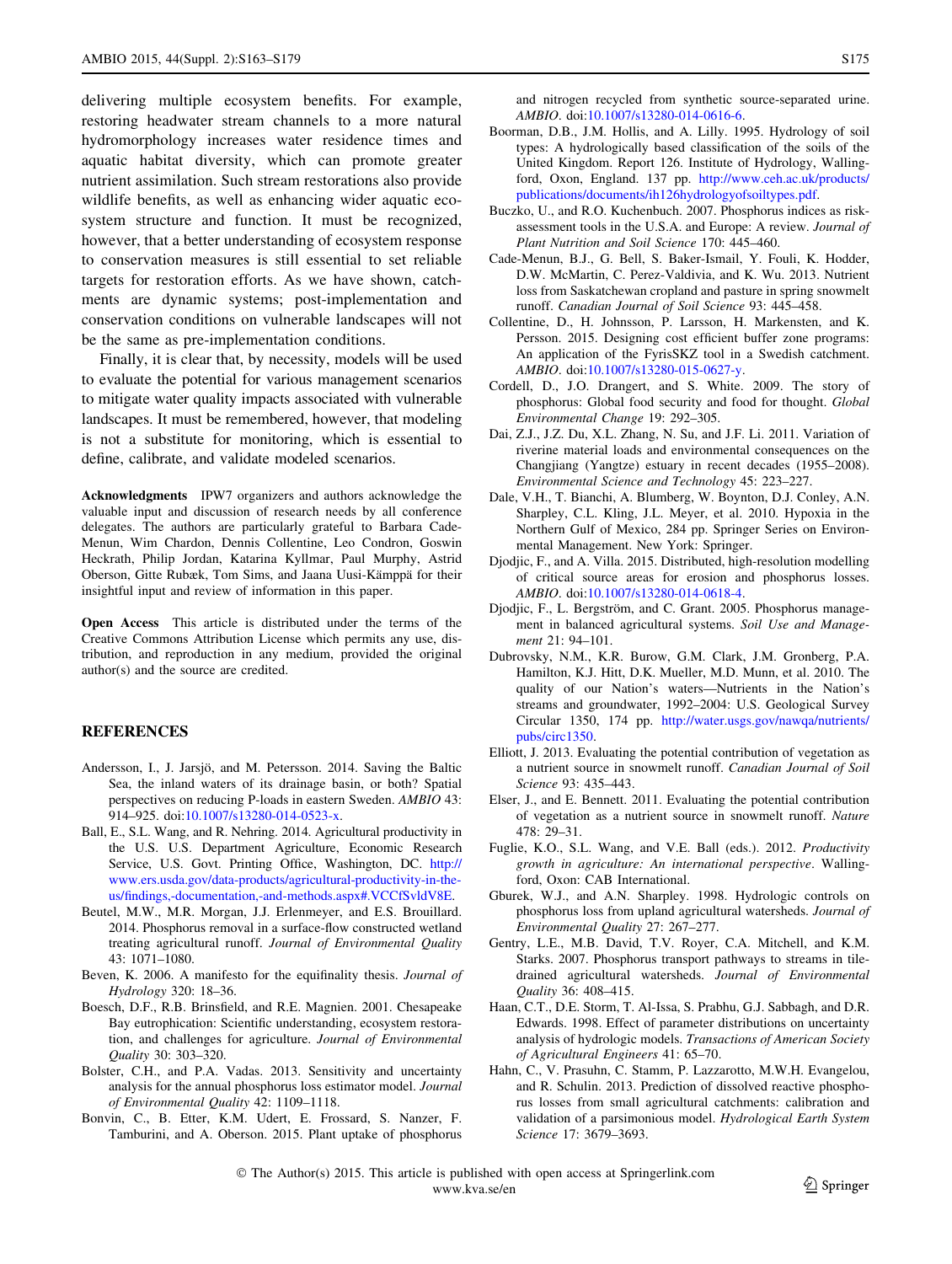- <span id="page-13-0"></span>Hahn, C., V. Prasuhn, C. Stamm, D.G. Milledge, and R. Schulin. 2014. A comparison of three simple approaches to identify critical areas for runoff and phosphorus losses. Hydrological Earth System Science 18: 2975–2991. doi:[10.5194/hess-18-](http://dx.doi.org/10.5194/hess-18-2975-2014) [2975-2014.](http://dx.doi.org/10.5194/hess-18-2975-2014)
- Harmel, R.D., R.J. Cooper, R.M. Slade, R.L. Haney, and J.G. Arnold. 2006. Cumulative uncertainty in measured streamflow and water quality data for small watersheds. Transactions of American Society of Agricultural and Biological Engineers 49: 689–701.
- Harmel, R.D., P.K. Smith, and K.W. Migliaccio. 2010. Modifying goodness-of-fit indicators to incorporate both measurement and model uncertainty in model calibration and validation. Transactions of American Society of Agricultural and Biological Engineers 53: 55–63.
- Haygarth, P.M., P.J. Chapman, S.C. Jarvis, and R.V. Smith. 1998a. Phosphorus budgets for two contrasting grassland farming systems in the UK. Soil Use and Management 14: 160–167.
- Haygarth, P.M., L. Hepworth, and S.C. Jarvis. 1998b. Forms of phosphorus transfer in hydrological pathways from soil under grazed grassland. European Journal of Soil Science 49: 65–72.
- Haygarth, P., H.P. Jarvie, S. Powers, A.N. Sharpley, J. Elser, J. Shen, H. Peterson, N. Chan, et al. 2014. Sustainable phosphorus management and the need for a long-term perspective: The legacy hypothesis. Environmental Science and Technology 48: 8417–8419.
- Haygarth, P.M., T.J.C. Page, K.J. Beven, J. Freer, A. Joynes, P. Butler, G.A. Wood, and P.N. Owens. 2012. Scaling up the phosphorus signal from soil hillslopes to headwater catchments. Freshwater Biology 57: 7–25.
- Heathwaite, A.L., and R.M. Dils. 2000. Characterising phosphorus loss in surface and subsurface hydrological pathways. Science of the Total Environment 251: 523–538.
- Heckrath, G., M. Bechmann, P. Ekholm, B. Ulén, F. Djodjic, and H.E. Andersen. 2008. Review of indexing tools for identifying high risk areas of phosphorus loss in Nordic countries. Journal of Hydrology 349: 68–87.
- Hilton, J., M. O'Hare, M.J. Bowes, and I. Jones. 2006. How green is my river? A new paradigm of eutrophication in rivers. Science of the Total Environment 365: 66–83.
- Hoellein, T.J., J.L. Tank, S.A. Entrekin, E.J. Rosi-Marshall, M.L. Stephen, and G.A. Lamberti. 2012. Effects of benthic habitat restoration on nutrient uptake and ecosystem metabolism in three headwater streams. River Research and Applications 28: 1451– 1461.
- Holländer, H.M., T. Blume, H. Bormann, W. Buytaert, G.B. Chirico, J.-F. Exbrayat, D. Gustafsson, H. Hölzel, et al. 2009. Comparative predictions of discharge from an artificial catchment (Chicken Creek) using sparse data. Hydrological Earth System Science 13: 2069–2094.
- International Fertilizer Association. 2009. The Global ''4R'' nutrient stewardship framework: Developing fertilizer best management practices for delivering economic, social and environmental benefits. International Fertilizer Industry Association (IFA), Paris, France, 10 pp. [http://www.ipni.net/ipniweb/portal.nsf/0/F14DC33](http://www.ipni.net/ipniweb/portal.nsf/0/F14DC337AC2F848B85257A8C0054E006/$FILE/The%20Global%204R%20Nutrient%20Stewardship%20Framework.pdf) [7AC2F848B85257A8C0054E006/\\$FILE/The%20Global%204R](http://www.ipni.net/ipniweb/portal.nsf/0/F14DC337AC2F848B85257A8C0054E006/$FILE/The%20Global%204R%20Nutrient%20Stewardship%20Framework.pdf) [%20Nutrient%20Stewardship%20Framework.pdf.](http://www.ipni.net/ipniweb/portal.nsf/0/F14DC337AC2F848B85257A8C0054E006/$FILE/The%20Global%204R%20Nutrient%20Stewardship%20Framework.pdf)
- International Joint Commission. 2013. Lake Erie Ecosystem Priority: Scientific findings and policy recommendations to reduce nutrient loadings and harmful algal blooms. Draft Summary Report. [http://](http://www.ijc.org/files/tinymce/uploaded/Draft%20LEEP-Aug29Final.pdf) [www.ijc.org/files/tinymce/uploaded/Draft%20LEEP-Aug29Final.](http://www.ijc.org/files/tinymce/uploaded/Draft%20LEEP-Aug29Final.pdf) [pdf](http://www.ijc.org/files/tinymce/uploaded/Draft%20LEEP-Aug29Final.pdf).
- International Plant Nutrition Institute. 2014. 4R Nutrient stewardship portal. [http://www.ipni.net/4R.](http://www.ipni.net/4R)
- Jakeman, A.J., R.A. Letcher, and J.P. Norton. 2006. Ten iterative steps in development and evaluation of environmental models. Environmental Modelling Software 21: 602–614.
- Jarvie, H.P., A.N. Sharpley, V. Brahana, T. Simmons, A. Price, C. Neal, A.J. Lawlor, D. Sleep, S. Thacker, and B.E. Haggard. 2014. Phosphorus retention and remobilization along hydrological pathways in karst terrain. Environmental Science and Technology 48: 4860–4868.
- Jarvie, H.P., A.N. Sharpley, T. Scott, B. Haggard, M. Bowes, and L. Massey. 2012. Within-river phosphorus retention: Accounting for a missing piece in the watershed phosphorus puzzle. Environmental Science and Technology 46: 13284–13292.
- Jarvie, H.P., A. Sharpley, B. Spears, A.R. Buda, L. May, and P.J.A. Kleinman. 2013a. Water quality remediation faces unprecedented challenges from ''Legacy Phosphorus''. Environmental Science and Technology 47: 8997–8998.
- Jarvie, H.P., A.N. Sharpley, P.J.A. Withers, J.T. Scott, B.E. Haggard, and C. Neal. 2013b. Phosphorus mitigation to control river eutrophication: Murky waters, inconvenient truths and 'Post-Normal' science. Journal of Environmental Quality 42: 295–304.
- Johnes, P.J., and R.A. Hodgkinson. 1998. Phosphorus loss from agricultural catchments: Pathways and implications for management. Soil Use and Management 14: 175–185.
- Joosse, P.J., and D.B. Baker. 2011. Context for re-evaluating agricultural source phosphorus loadings to the Great Lakes. Canadian Journal of Soil Science 91: 317–327.
- Kirchner, J.W., X.H. Feng, and C. Neal. 2000. Fractal stream chemistry and its implications for contaminant transport in catchments. Nature 403: 524–527.
- Kleinman, P.J.A., A.N. Sharpley, L.S. Saporito, A.R. Buda, and R.B. Bryant. 2009. Application of manure to no-till soils: Phosphorus losses by sub-surface and surface pathways. Nutrient Cycling in Agroecosystems 84: 215–227. doi[:10.1007/s10705-008-9238-3.](http://dx.doi.org/10.1007/s10705-008-9238-3)
- Kleinman, P.J.A., A.N. Sharpley, P.J.A. Withers, L. Bergström, L.T. Johnson, and D.G. Doody. 2015. Implementing agricultural phosphorus science and management to combat eutrophication. AMBIO. doi:[10.1007/s13280-015-0631-2](http://dx.doi.org/10.1007/s13280-015-0631-2).
- Kloepffer, W. 2008. Life cycle sustainability assessment of products. International Journal of Life Cycle Assessment 13: 89–95.
- Kyllmar, K., M. Bechmann, J. Deelstra, A. Iital, G. Blicher-Mathiesen, V. Jansons, J. Koskiaho, and A. Povilaitis. 2014. Long-term monitoring of nutrient losses from agricultural catchments in the Nordic-Baltic region: A discussion of methods, uncertainties and future needs. Agriculture Ecosysystems and Environment. doi:[10.1016/j.agee.2014.07.005](http://dx.doi.org/10.1016/j.agee.2014.07.005).
- Kynkåånniemi, P., B. Ulén, G. Torstensson, and K.S. Tonderski. 2013. Phosphorus retention in a newly constructed wetland receiving agricultural tile drainage water. Journal of Environmental Quality 42: 596-605.
- Lapworth, D.J., D.C. Gooddy, and H.P. Jarvie. 2011. Understanding phosphorus mobility and bioavailability in the hyporheic zone of a chalk stream. Water, Air, and Soil pollution 218: 213–226.
- Lehtoranta, J., P. Ekholm, S. Wahlström, P. Tallberg, and R. Uusitalo. 2015. Labile organic carbon regulates phosphorus release from eroded soil transported into anaerobic coastal systems. AMBIO. doi[:10.1007/s13280-014-0620-x](http://dx.doi.org/10.1007/s13280-014-0620-x).
- Li, H., J. Liu, G. Li, J. Shen, L. Bergström, and F. Zhang. 2015. Past, present and future use of phosphorus in Chinese agriculture and its influence on phosphorus losses. AMBIO. doi[:10.1007/s13280-](http://dx.doi.org/10.1007/s13280-015-0633-0) [015-0633-0.](http://dx.doi.org/10.1007/s13280-015-0633-0)
- Lilly, A. 2010. A hydrological classification of UK soils based on soil morphological data. 19th World Congress of Soil Science, Soil Solutions for a Changing World, 1–6 August, 2010, Brisbane, Australia, 4 pp. [http://www.iuss.org/19th%20WCSS/Symposium/](http://www.iuss.org/19th%20WCSS/Symposium/pdf/0835.pdf) [pdf/0835.pdf](http://www.iuss.org/19th%20WCSS/Symposium/pdf/0835.pdf).
- Linker, L.C., G.W. Shenk, R.L. Dennis, and J.S. Sweeney. 1999. Cross-media models of the Chesapeake Bay watershed and airshed. Chesapeake Bay Program Office, Annapolis, MD. [http://](http://archive.chesapeakebay.net/pubs/948.pdf) [archive.chesapeakebay.net/pubs/948.pdf.](http://archive.chesapeakebay.net/pubs/948.pdf)

 The Author(s) 2015. This article is published with open access at Springerlink.com www.kva.se/en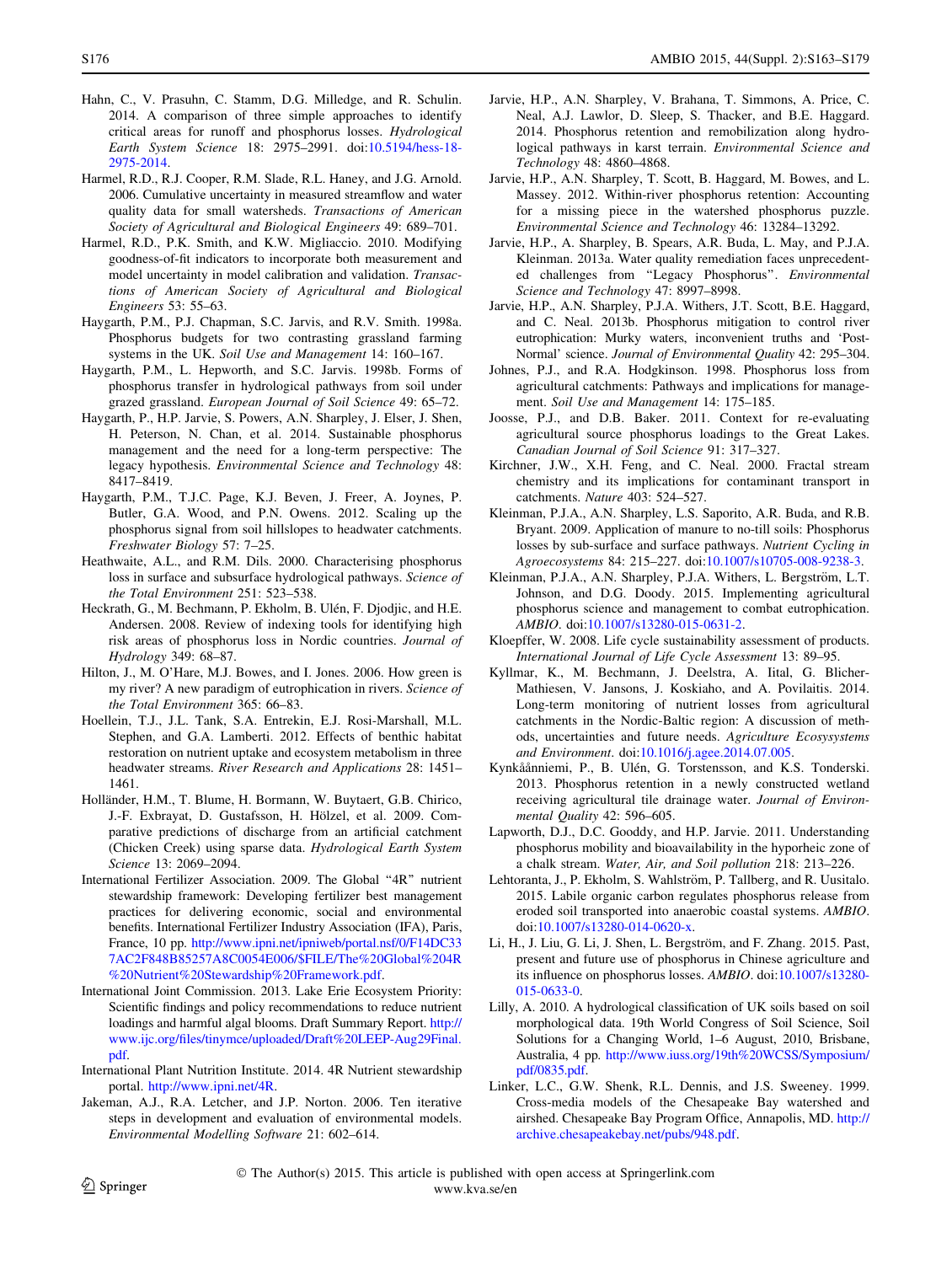- <span id="page-14-0"></span>Liu, J., J.J. Yang, X. Liang, B.J. Cade-Menun, and Y.F. Hu. 2014. Molecular speciation of phosphorus present in readily dispersible colloids from agricultural soils. Soil Science Society of America Journal 78: 47–53.
- Meals, D.W., S.A. Dressing, and T.E. Davenport. 2010. Lag time in water quality response to best management practices: Review. Journal of Environmental Quality 39: 85–96.
- Messiga, A.J., N. Ziadi, C. Jouany, P. Virkajärvi, R. Suomela, S. Sinaj, G. Bélanger, C. Stroia, and C. Morel. 2015. Soil test phosphorus and cumulative phosphorus budgets in fertilized grassland. AMBIO. doi:[10.1007/s13280-015-0628-x](http://dx.doi.org/10.1007/s13280-015-0628-x).
- Mulla, D.J., A.S. Birr, N.R. Kitchen, and M.B. David. 2008. Limitations of evaluating the effectiveness of agricultural management practices at reducing nutrient losses to surface waters. In Final report: Gulf Hypoxia and Local Water Quality Concerns Workshop, ed. G. Liang, 189–212, Ames, IA, 26–28 September 2005. St Joseph, MI: American Society of Agricultural and Biological Engineers.
- National Research Council. 2008. Nutrient control actions for improving water quality in the Mississippi River Basin and Northern Gulf of Mexico. Committee on the Mississippi River and the Clean Water Act: Scientific, Modeling and Technical Aspects of Nutrient Pollutant Load Allocation and Implementation. National Research Council, Washington, DC, 75 pp. [http://www.nap.edu/catalog/12544.html.](http://www.nap.edu/catalog/12544.html)
- Novotny, V., X. Wang, A.J. Englande, D. Bedoya Jr, L. Promakasikorn, and R. Tirado. 2010. Comparative assessment of pollution by the use of industrial agricultural fertilizers in four rapidly developing Asian countries. Environment, Development and Sustainability 12: 491–509.
- Oreskes, N., K. Shrader-Frechette, and K. Belitz. 1994. Verification, validation, and confirmation of numerical models in the earth sciences. Science 263: 641–646.
- Pappenberger, F., and K.J. Beven. 2006. Ignorance is bliss: Or seven reasons not to use uncertainty analysis. Water Resources Research 42: W05302. doi:[10.1029/2005WR004820](http://dx.doi.org/10.1029/2005WR004820).
- Pionke, H.B., W.J. Gburek, and A.N. Sharpley. 2000. Critical source area controls on water quality in an agricultural watershed located in the Chesapeake Basin. Ecological Engineering 14: 325–335.
- Pote, D.H., T.C. Daniel, A.N. Sharpley, P.A. Moore Jr, D.R. Edwards, and D.J. Nichols. 1996. Relating extractable soil phosphorus to phosphorus losses in runoff. Soil Science Society of America Journal 60: 855–859.
- Poulsen, H.D. 2000. Phosphorus utilization and excretion in pig production. Journal of Environmental Quality 29: 24–27.
- Reichert, P., and J. Mieleitner. 2009. Analyzing input and structural uncertainty of nonlinear dynamic models with stochastic, timedependent parameters. Water Resources Research 45: W10402. doi[:10.1029/2009WR007814](http://dx.doi.org/10.1029/2009WR007814).
- Richardson, A.E., J.P. Lynch, P.R. Ryan, E. Delhaize, F.A. Smith, S.E. Smith, P.R. Harvey, M.H. Ryan, et al. 2011. Plant and microbial strategies to improve the phosphorus efficiency of agriculture. Plant and Soil 349: 121–156.
- Röös, E., L. Ekelund, and H. Tjarnemo. 2014. Communicating the environmental impact of meat production: Challenges in the development of a Swedish meat guide. Journal of Cleaner Production 73: 154–164.
- Schoumans, O.F., F. Bouraoui, C. Kabbe, O. Oenema, and K.C. van Dijk. 2015. Phosphorus management in Europe in a changing world. AMBIO. doi[:10.1007/s13280-014-0613-9.](http://dx.doi.org/10.1007/s13280-014-0613-9)
- Sharpley, A.N., M.J. Cochran, M. Daniels, B.E. Haggard, M. Matlock, T. Riley, and D. Saraswat. 2011. The role on nonpoint source models in watershed management. University of Arkansas Division of Agriculture, Public Policy Center Publication FSPPC112-7-11N. [http://www.uaex.edu/publications/PDF/](http://www.uaex.edu/publications/PDF/FSPPC112.pdf) [FSPPC112.pdf](http://www.uaex.edu/publications/PDF/FSPPC112.pdf).
- Sharpley, A.N., and H.P. Jarvie. 2012. Agricultural management, water quality & ecology: Putting practice into policy. In National Agricultural Biotechnology Council Conference Proceedings 24, ed. A. Eaglesham, 87–116. Library of Congress # 2012954078. Ithaca, NY: Boyce Thompson Institute.
- Sharpley, A.N., C. Beegle, C. Bolster, L.W. Good, B. Joern, Q. Ketterings, J. Lory, R. Mikkelsen, et al. 2012a. Phosphorus indices: Why we need to take stock of how we are doing. Journal of Environmental Quality 41: 1711–1718.
- Sharpley, A., H.P. Jarvie, A. Buda, L. May, B. Spears, and P. Kleinman. 2013. Phosphorus legacy: Overcoming the effects of past management practices to mitigate future water quality impairment. Journal of Environmental Quality 42: 1308–1326.
- Sharpley, A.N., P.J.A. Kleinman, P. Jordan, L. Bergstrom, and A.L. Allen. 2009. Evaluating the success of phosphorus management from field to watershed. Journal of Environmental Quality 38: 1981–1988.
- Sharpley, A.N., R.P. Richards, S. Herron, and D.B. Baker. 2012b. Can production and environmental goals coexist in phosphorus-based farm management. Journal of Soil and Water Conservation 67: 149–193.
- Shigaki, F., A.N. Sharpley, and L.I. Prochnow. 2006. Animal-based agriculture, phosphorus management and water quality in Brazil: Options for the future. Scientia Agricola (Piracicaba, Braz.) 63: 194–209.
- Silberstein, R.P. 2006. Hydrological models are so good, do we still need data? Environmental Modelling Software 21: 1340–1352.
- Smith, D.R., W. Francesconi, S.J. Livingston, and C. Huang. 2015. Phosphorus losses from monitored fields with conservation practices in the Lake Erie basin, USA. AMBIO. doi[:10.1007/](http://dx.doi.org/10.1007/s13280-014-0624-6) [s13280-014-0624-6.](http://dx.doi.org/10.1007/s13280-014-0624-6)
- Smith, D.R., K.W. King, L. Johnson, W. Francesconi, P. Richards, D. Baker, and A.N. Sharpley. 2014. Surface runoff and tile drainage transport of phosphorus in the midwestern United States. Journal of Environmental Quality. doi:[10.2134/jeq2014.04.0176](http://dx.doi.org/10.2134/jeq2014.04.0176).
- Sonneveld, M.P.W., J.M. Schoorl, and A. Veldkamp. 2006. Mapping hydrological pathways of phosphorus transfer in apparently homogeneous landscapes using a high-resolution DEM. Geoderma 133: 32–42.
- Soulsby, C., P.J. Rodgers, J. Petry, D.M. Hannah, I.A. Malcolm, and S.M. Dunn. 2004. Using tracers to upscale flow path understanding in mesoscale mountainous catchments: Two examples from Scotland. Journal of Hydrology 291: 174–196.
- Soulsby, C., D. Tetzlaff, P. Rodgers, S. Dunn, and S. Waldron. 2006. Runoff processes, streamwater residence times and controlling landscape characteristics in a mesoscale catchment: An initial assessment. Journal of Hydrology 325: 197–221.
- Stamm, C., H.P. Jarvie, and T. Scott. 2014. What's more important for managing phosphorus: Loads, concentrations or both? Environmental Science and Technology 48: 23–24.
- Stutter, M.I. 2015. The composition, leaching, and sorption behavior of some alternative sources of phosphorus for soils. AMBIO. doi[:10.1007/s13280-014-0615-7](http://dx.doi.org/10.1007/s13280-014-0615-7).
- Sun, B., L. Zhang, L. Yang, F. Zhang, D. Norse, and Z. Zhu. 2012. Agricultural non-point source pollution in China: Causes and mitigation measures. AMBIO 41: 370–379.
- Svanbäck, A., B. Ulén, and A. Etana. 2014. Mitigation of phosphorus leaching losses via subsurface drains from a cracking marine clay soil. Agricultural Ecosystems and Environment 184: 124– 134.
- Svanbäck, A., B. Ulén, A. Etana, L. Bergström, P.J.A. Kleinman, and L. Mattsson. 2013. Influence of soil phosphorus and manure on phosphorus leaching in Swedish topsoils. Nutrient Cycling in Agroecosystems 96: 133–147.
- Toor, G.S., R.D. Harmel, B.E. Haggard, and G. Schmidt. 2008. Evaluation of regression methodology with low-frequency water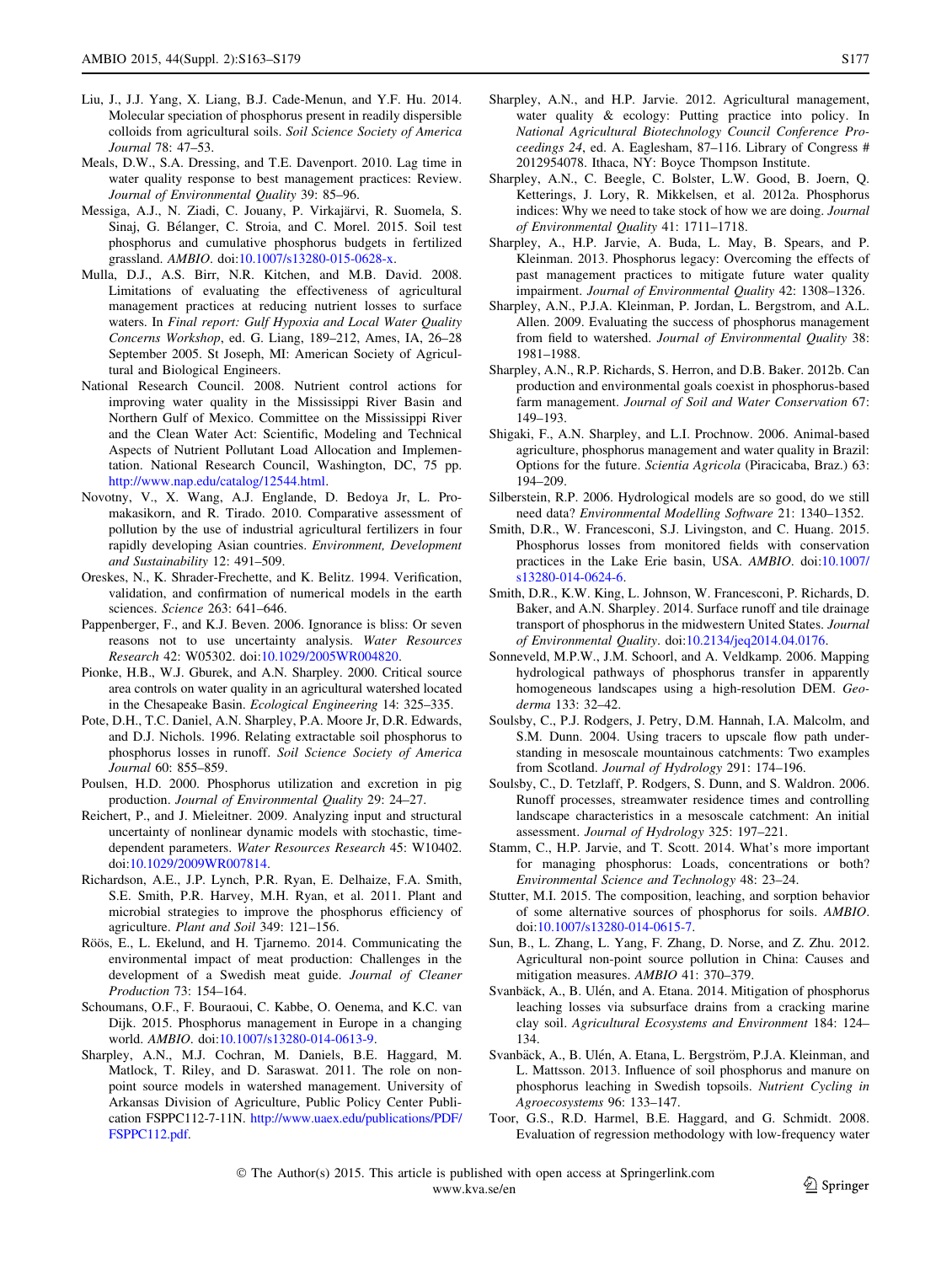<span id="page-15-0"></span>quality sampling to estimate constituent loads for ephemeral watersheds in Texas. Journal of Hydrology 37: 1847–1854.

- Ulén, B., H. Aronsson, M. Bechmann, T. Krogstad, L. Øygarden, and M. Stenberg. 2010. Soil tillage measures to control phosphorus loss and potential side-effects: A Scandinavian review. Soil Use and Management 26: 94–107.
- Ulén, B., and A. Etana. 2014. Phosphorus leaching from clay soils can be counteracted by structure liming. Acta Agriculturae Scandinavica Section B: Soil Plant Science 64: 425–433.
- Ulrich, A.E., M. Stauffacher, P. Krütli, E. Schnug, and E. Frossard. 2013. Tackling the phosphorus challenge: Time for reflection on three key limitations. Environmental Development 8: 137–144.
- United Nations Environment Programme. 2012. Towards a life cycle sustainability assessment: Making informed choices on products. United Nations Environment Programme, Paris, France, 86 pp. [http://www.unep.org/pdf/UNEP\\_LifecycleInit\\_Dec\\_FINAL.pdf.](http://www.unep.org/pdf/UNEP_LifecycleInit_Dec_FINAL.pdf)
- U.S. Environmental Protection Agency. 2010a. Guidance for Federal Land Management in the Chesapeake Bay Watershed. Chapter 2: Agriculture. EPA841-R-10-002. Office of Wetlands, Oceans, and Watersheds, U.S. Environmental Protection Agency, Washington, DC, 247 pp. [http://www.epa.gov/owow\\_keep/NPS/chesbay502/](http://www.epa.gov/owow_keep/NPS/chesbay502/pdf/chesbay_chap02.pdf) [pdf/chesbay\\_chap02.pdf.](http://www.epa.gov/owow_keep/NPS/chesbay502/pdf/chesbay_chap02.pdf)
- U.S. Environmental Protection Agency. 2010b. Chesapeake Bay Phase 5.3 Community Watershed Model. EPA 903S10002— CBP/TRS-303-10. U.S. Environmental Protection Agency, Chesapeake Bay Program Office, Annapolis MD.
- U.S. Environmental Protection Agency. 2011. Review of EPA's draft Approaches for Deriving Numeric Nutrient Criteria for Florida's Estuaries, Coastal Waters, and Southern Inland Flowing Waters. EPA Scientific Advisory Board, Washington, DC, 67 pp. [http://](http://yosemite.epa.gov/sab/sabproduct.nsf/DCC3488B67473BDA852578D20058F3C9/$File/EPA-SAB-11-010-unsigned.pdf) [yosemite.epa.gov/sab/sabproduct.nsf/DCC3488B67473BDA852](http://yosemite.epa.gov/sab/sabproduct.nsf/DCC3488B67473BDA852578D20058F3C9/$File/EPA-SAB-11-010-unsigned.pdf) [578D20058F3C9/\\$File/EPA-SAB-11-010-unsigned.pdf](http://yosemite.epa.gov/sab/sabproduct.nsf/DCC3488B67473BDA852578D20058F3C9/$File/EPA-SAB-11-010-unsigned.pdf).
- USDA—Natural Resources Conservation Service. 2012b. Edge-of-field water quality monitoring: System installation (Activity code 202). .S. Govt. Printing Office, Washington, DC, 16 pp. [http://www.](http://www.nrcs.usda.gov/Internet/FSE_DOCUMENTS/stelprdb1097618.pdf) [nrcs.usda.gov/Internet/FSE\\_DOCUMENTS/stelprdb1097618.pdf](http://www.nrcs.usda.gov/Internet/FSE_DOCUMENTS/stelprdb1097618.pdf).
- USDA—Natural Resources Conservation Service. 2014. Mississippi River Basin Healthy Watersheds Initiative—MRBI. U.S. Govt. Printing Office, Washington, DC, 6 pp. [http://discoveryfarms.](http://discoveryfarms.uark.edu/MBRI_Fact_Sheet.pdf) [uark.edu/MBRI\\_Fact\\_Sheet.pdf.](http://discoveryfarms.uark.edu/MBRI_Fact_Sheet.pdf)
- USDA—Natural Resources Conservation Service. 2012a. Edge-offield water quality monitoring: Data collection and evaluation conservation activity (Activity code 201). U.S. Govt. Printing Office, Washington, DC, 43 pp. [http://www.nrcs.usda.gov/](http://www.nrcs.usda.gov/Internet/FSE_DOCUMENTS/stelprdb1097617.pdf) [Internet/FSE\\_DOCUMENTS/stelprdb1097617.pdf](http://www.nrcs.usda.gov/Internet/FSE_DOCUMENTS/stelprdb1097617.pdf).
- Uusi-Kämppä, J., E. Turtola, A. Närvänen, L. Jauhiainen, and R. Uusitalo. 2012. Phosphorus mitigation during springtime runoff by amendments applied to grassed soil. Journal of Environmental Quality 41: 420–426.
- Uusitalo, R., A. Närvänen, A. Kaseva, A. Launto-Tiuttu, J. Heikkinen, P. Joki-Heiskala, K. Rasa, and T. Salo. 2015. Conversion of dissolved phosphorus in runoff by ferric sulfate to a form less available to algae: Field performance and cost assessment. AMBIO. doi:[10.1007/s13280-014-0622-8](http://dx.doi.org/10.1007/s13280-014-0622-8).
- Valk, H., J.A. Metcalf, and P.J.A. Withers. 2000. Prospects for minimizing phosphorus-excretion in ruminants by dietary manipulation. Journal of Environmental Quality 29: 28–36.
- van Bochove, E., G. Thériault, F. Dechmi, A.N. Rousseau, R. Quilbé, M.-L. Leclerc, and N. Goussard. 2006. Indicator of risk of water contamination by phosphorus from Canadian agricultural land. Water Science and Technology 53: 303–310.
- Verheijen, F., S. Jeffery, A.C. Bastos, M. Van der Velde, and I. Diafas I. 2010. Biochar application to soils—A critical scientific review of effects on soil properties, processes and functions. EUR— Scientific and Technical Research series. ISSN 1018-5593. ISBN 978-92-79-14293.
- Verheyen, D., N. Van Gaelen, B. Ronchi, O. Batelaan, E. Struyf, G. Govers, R. Merckx, and J. Diels. 2015. Dissolved phosphorus transport from soil to surface water in catchments with different land uses. AMBIO. doi:[10.1007/s13280-014-0617-5](http://dx.doi.org/10.1007/s13280-014-0617-5).
- Wang, X.Y. 2006. Management on agricultural nonpoint source pollution in China: Current status and challenges. Water Science and Technology 53: 1–9.
- Whitehead, P.G., R.L. Wilby, R.W. Battarbee, M. Kernan, and A.J. Wade. 2009. A review of the potential impacts of climate change on surface water quality. Hydrological Science Journal 54: 101– 123.
- Withers, P.J.A., K.C. van Dijk, T.-S.S. Neset, T. Nesme, O. Oenema, G.H. Rubæk, O.F. Schoumans, B. Smit, and S. Pellerin. 2015. Stewardship to tackle global phosphorus inefficiency: The case of Europe. AMBIO. doi[:10.1007/s13280-014-0614-8.](http://dx.doi.org/10.1007/s13280-014-0614-8)
- Withers, P.J.A., and H.P. Jarvie. 2008. Delivery and cycling of phosphorus in UK rivers: Implications for catchment management. Science of the Total Environment 400: 379–395.
- Withers, P.J.A., B. Ulén, C. Stamm, and M. Bechmann. 2003. Incidental phosphorus losses—Are they significant and can they be predicted? Journal of Plant Nutrition and Soil Science 166: 459–468.

### AUTHOR BIOGRAPHIES

Andrew N. Sharpley  $(\boxtimes)$  is a Distinguished Professor at the Division of Agriculture-University of Arkansas in Fayetteville. His research investigates nutrient cycling (primarily phosphorus) in soil– plant–water systems in relation to water quality, which includes the management of animal manures, fertilizers, and crop residues and role of stream and river sediments in modifying water quality response to agricultural conservation.

Address: Department of Crop, Soil and Environmental Sciences, University of Arkansas, Fayetteville, AR 72701, USA. e-mail: sharpley@uark.edu

Lars Bergström is a Professor at the Swedish University of Agricultural Sciences. His research interests include mitigation of agricultural non-point source pollution of plant nutrients and pesticides,

and water quality management. Address: Department of Soil and Environment, Swedish University of Agricultural Sciences, P.O. Box 7014, 75007 Uppsala, Sweden. e-mail: lars.bergstrom@slu.se

Helena Aronsson is an Associate Professor and Senior Lecturer with extension duties at the Swedish University of Agricultural Sciences. Her research includes management strategies for reduced nitrogen and phosphorus losses from agricultural fields, and facilitating communication and collaboration between the university and stakeholders.

Address: Department of Soil and Environment, Swedish University of Agricultural Sciences, P.O. Box 7014, 75007 Uppsala, Sweden. e-mail: helena.aronsson@slu.se

Marianne Bechmann is a Senior Scientist at the Norwegian Institute for Agricultural and Environmental Research. Her research investigates nutrient loss from the agricultural landscape, mitigation of agricultural non-point source pollution of plant nutrients, and water quality management.

Address: Department of Soil and Environment, Bioforsk, Fred. A. Dahls vei 20, 1430 Aas, Norway.

e-mail: marianne.bechmann@bioforsk.no

Carl H. Bolster is a Research Hydrologist with the USDA Agricultural Research Service. His research interests include developing improved statistical methods for fitting models to P sorption data,